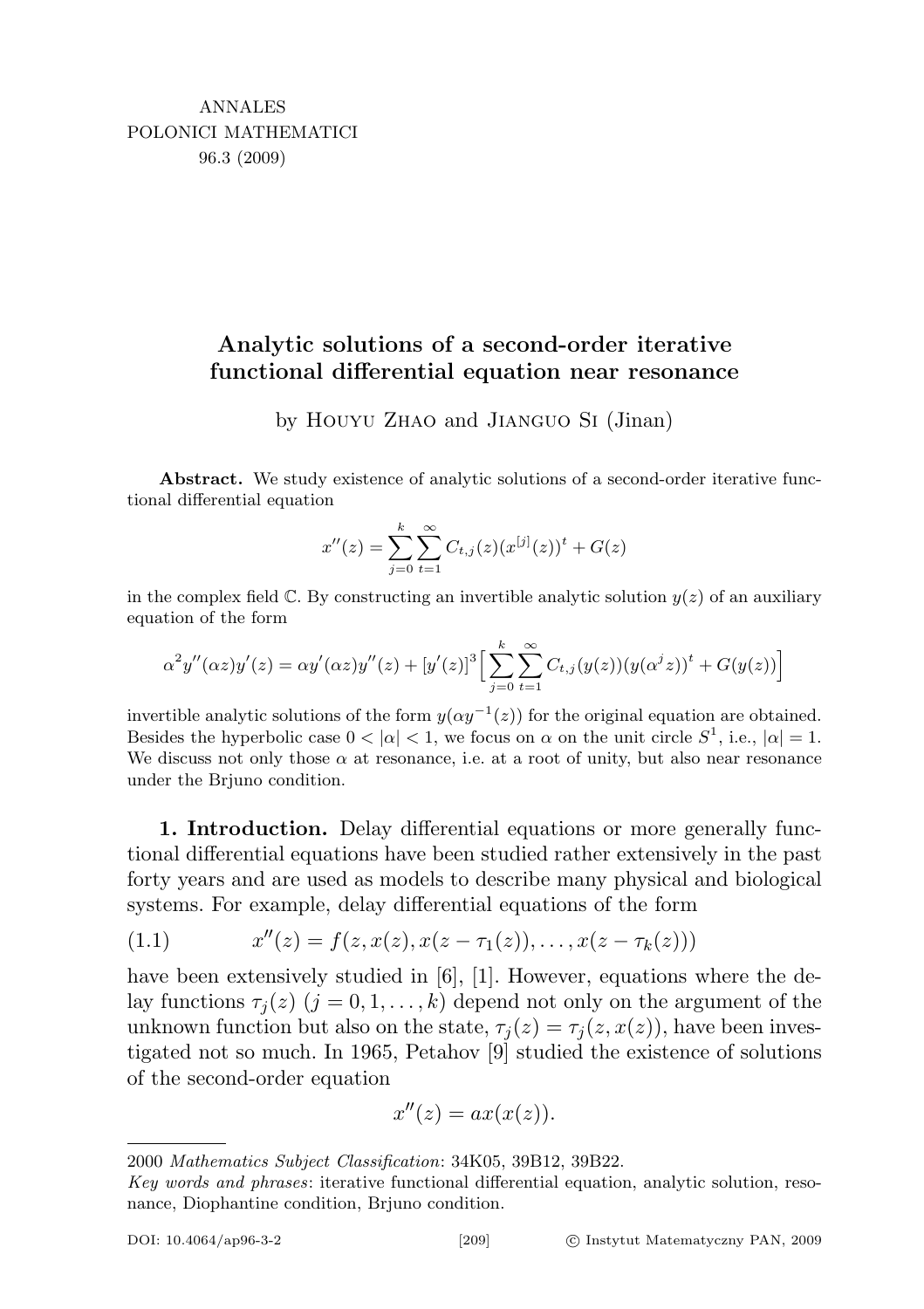For the study of analytic solutions to this class of second-order equations, we refer to  $[10]-[14]$ .

In this paper, we will discuss the existence of invertible analytic solutions to a functional differential equation of the form

(1.2) 
$$
x''(z) = \sum_{j=0}^{k} \sum_{t=1}^{\infty} C_{t,j}(z) (x^{[j]}(z))^t + G(z)
$$

in the complex field, where  $x^{[j]}(z)$  denotes the jth iterate of  $x(z)$ . The above equation is a special case of (1.1), with

$$
f(z, y_1, \dots, y_k) = \sum_{t=1}^{\infty} C_{t,0}(z) z^t + \sum_{j=1}^{k} \sum_{t=1}^{\infty} C_{t,j}(z) y_j^t + G(z)
$$

and  $\tau_j(z) = z - x^{[j-1]}(z)$ . A distinctive feature of (1.2) is to include the sum of infinitely many terms in contrast to the previously considered equations  $[10]–[14]$ .

Throughout this paper, we will assume that

(H) the functions  $C_{t,j}(z)$   $(t \in \mathbb{N}, j = 0,1,\ldots,k)$  and  $G(z)$  are all an- $\sum_{t=1}^{\infty} C_{t,j}(z_1) z_2^t$  converges for every pair  $(z_1, z_2)$  of nonzero complex alytic in  $|z| < \sigma$  ( $\sigma > 0$ ), and for each  $j = 0, 1, \ldots, k$ , the series numbers with  $|z_1| < \sigma$ .

We need the convergence of the series in  $(H)$  so that  $(1.2)$  is meaningful.

As in our previous works [10]–[14], by means of  $x(z) = y(\alpha y^{-1}(z))$ , sometimes called the Schröder transformation, we reduce  $(1.2)$  to the auxiliary equation

(1.3) 
$$
\alpha^2 y''(\alpha z) y'(z) = \alpha y'(\alpha z) y''(z) + [y'(z)]^3 \Big[ \sum_{j=0}^k \sum_{t=1}^\infty C_{t,j}(y(z)) (y(\alpha^j z))^t + G(y(z)) \Big].
$$

By constructing a convergent power series solution  $y(z)$  of (1.3), invertible analytic solutions of the form  $y(\alpha y^{-1}(z))$  for (1.2) are obtained. As we have discussed in [10]–[14], the existence of analytic solutions for such equations is closely related to the location of  $\alpha$  in the complex plane. In this paper, we will replace the Diophantine condition by a weaker condition, the Brjuno condition, in the case where  $\alpha$  is on the unit circle and is not a root of unity. More precisely, we distinguish three different cases for  $\alpha$ :

(C1)  $0 < |\alpha| < 1$ ;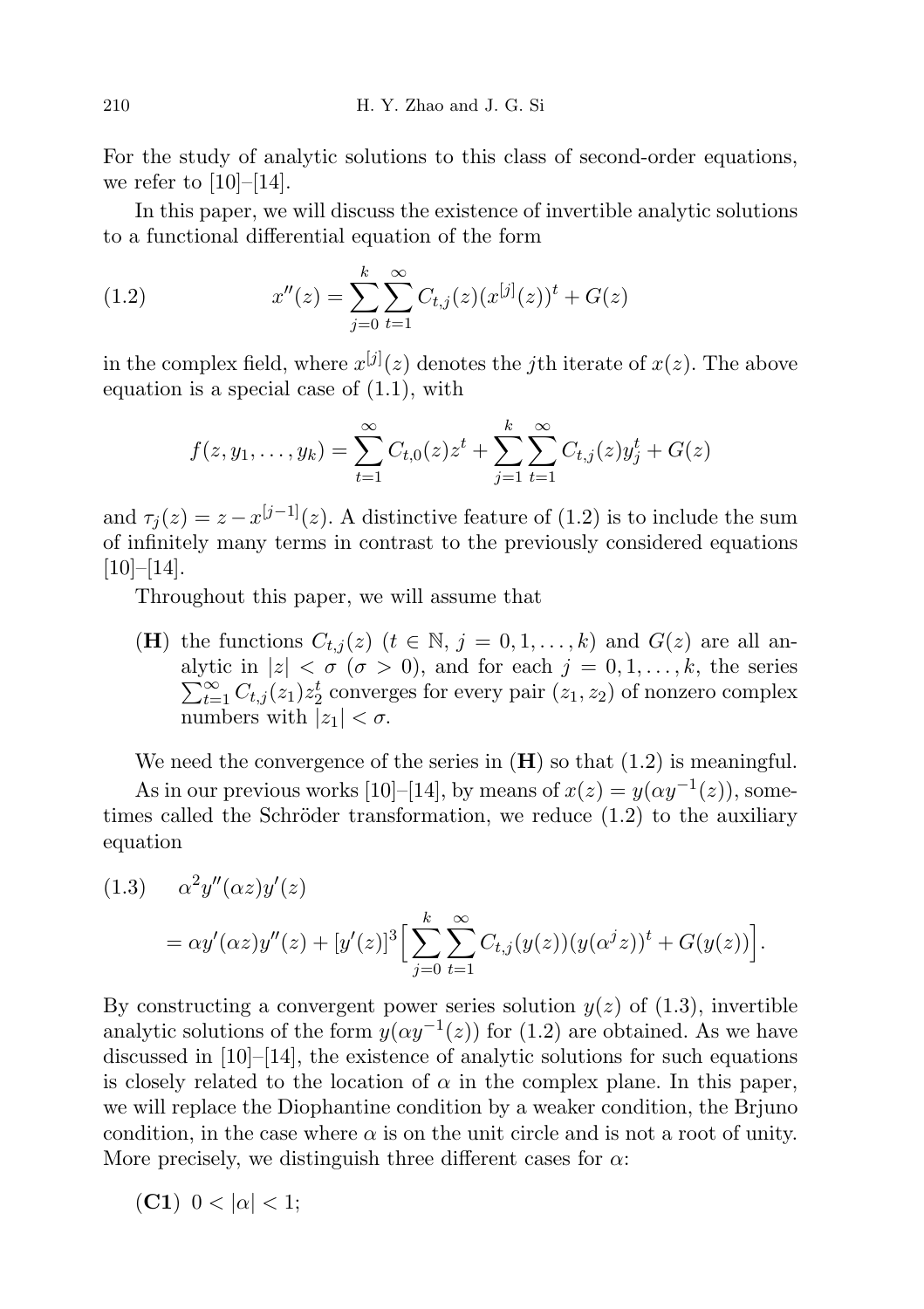**(C2)**  $\alpha = e^{2\pi i \theta}, \theta \in \mathbb{R} \setminus \mathbb{Q}$  and  $\theta$  is a Brjuno number ([2], [8]):

$$
B(\theta) = \sum_{n=0}^{\infty} \frac{\log q_{n+1}}{q_n} < \infty,
$$

where  $\{p_n/q_n\}$  denotes the sequence of partial fractions of the continued fraction expansion of  $\theta$ ;

(C3)  $\alpha = e^{2\pi i q/p}$  for some integer  $p \in \mathbb{N}$  with  $p \ge 2$  and  $q \in \mathbb{Z} \setminus \{0\}$ , and  $\alpha \neq e^{2\pi i \xi/v}$  for all  $1 \le v \le p-1$  and  $\xi \in \mathbb{Z} \setminus \{0\}.$ 

We observe that  $\alpha$  is inside the unit circle  $S^1$  in case  $(C1)$  but on  $S^1$  in the remaining cases. More difficulties are encountered for  $\alpha$  on  $S^1$  because of the small divisor  $\alpha^n - 1$  in (2.5). Under the Diophantine condition: " $\alpha = e^{2\pi i \theta}$ , where  $\theta \in \mathbb{R} \setminus \mathbb{Q}$  and there exist constants  $\zeta > 0$  and  $\delta > 0$  such that  $|\alpha^n - 1| \geq \zeta^{-1} n^{-\delta}$  for all  $n \geq 1$ ," the number  $\alpha \in S^1$  is "far" from all roots of unity and was considered in different settings [10]–[14]. Since then, we have been striving to give a result of analytic solutions for those  $\alpha$  "near" a root of the unity, i.e., neither being roots of the unity nor satisfying the Diophantine condition. The Brjuno condition in  $(C2)$  provides such a chance for us. Moreover, we also discuss the so-called resonance case, i.e.  $(C3)$ .

REMARK 1.1. Let  $f$  be a germ of a holomorphic diffeomorphism of  $(\mathbb{C}, O)$ . One of the main questions in the study of local holomorphic dynamics is whether there exists a local holomorphic change of coordinates such that  $f$  is conjugate to its linear part. The answer depends on the eigenvalue of the linearized  $f$  at its fixed point  $O$ . The three cases mentioned above correspond to the hyperbolic, parabolic and elliptic cases of holomorphic dynamics. For more information on this and other aspects of local dynamics, see the monographs by Lennart Carleson and Theodore W. Gamelin [3] and S. Marmi [7]. In particular, S. Marmi [7] gives a discussion of the parabolic and the elliptic case which is very close to the one given here.

2. The auxiliary equation in cases  $(C1)$  and  $(C2)$ . In this section, we discuss locally invertible analytic solutions of (1.3) with the initial condition

(2.1) 
$$
y(0) = 0, \quad y'(0) = \gamma \neq 0, \quad \gamma \in \mathbb{C}.
$$

In order to study the existence of analytic solutions of (1.3) under the Brjuno condition, we first briefly recall the definition of Brjuno numbers and some basic facts. For a real number  $\theta$ , we let  $[\theta]$  denote its integer part and  $\{\theta\} = \theta - [\theta]$  its fractional part. Every irrational  $\theta$  has a unique expression as a Gauss continued fraction

$$
\theta = d_0 + \theta_0 = d_0 + \frac{1}{d_1 + \theta_1} = \cdots,
$$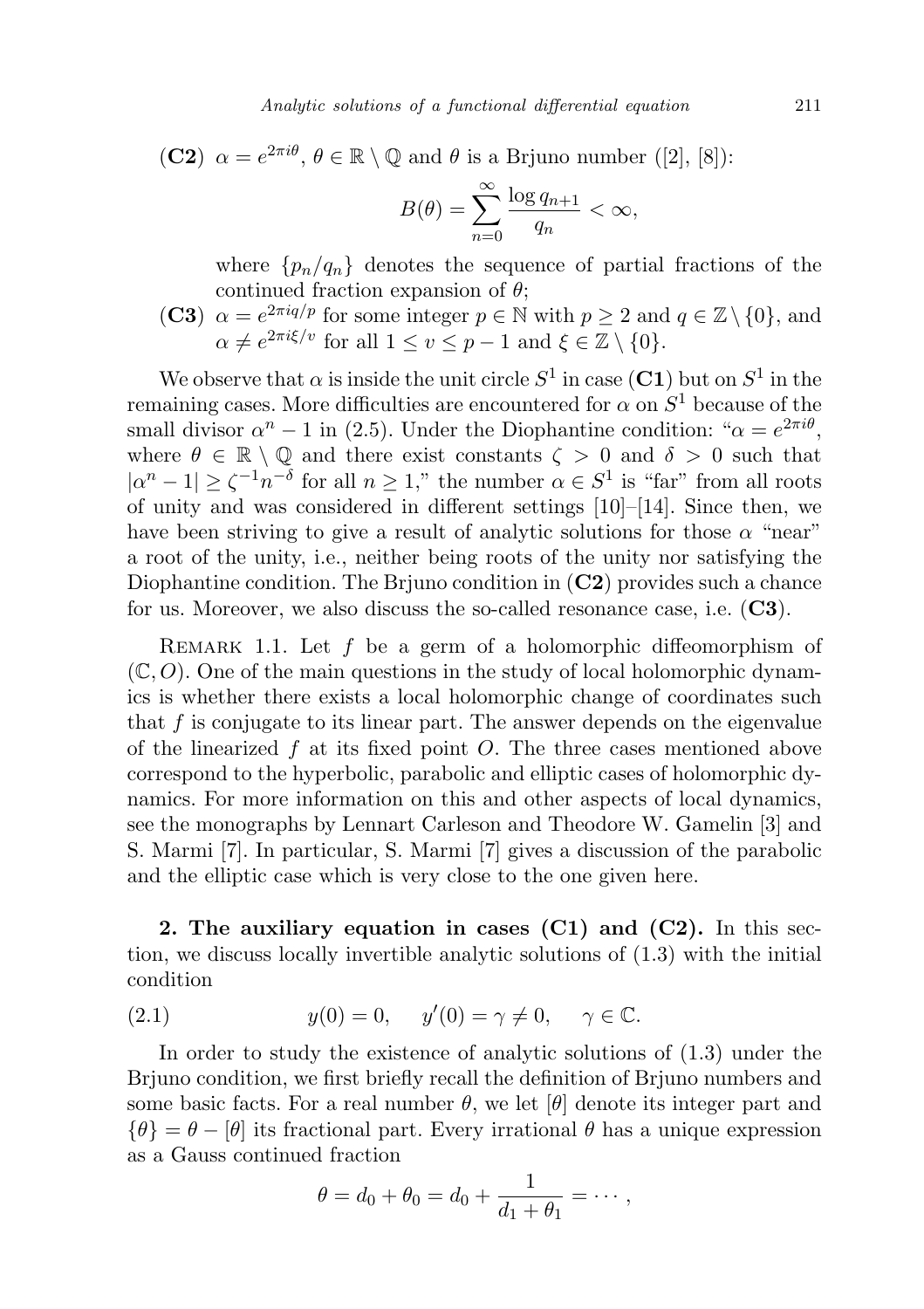denoted simply by  $\theta = [d_0, d_1, \ldots, d_n, \ldots]$ , where  $d_i$ 's and  $\theta_i$ 's are calculated by the algorithm: (a)  $d_0 = [\theta], \theta_0 = \{\theta\},\$  and (b)  $d_n = \left[\frac{1}{\theta_n}\right]$  $\left[\frac{1}{\theta_{n-1}}\right], \theta_n = \left\{\frac{1}{\theta_{n-1}}\right\}$ for all  $n \geq 1$ . Define the sequences  $(p_n)_{n \in \mathbb{N}}$  and  $(q_n)_{n \in \mathbb{N}}$  as follows:

$$
q_{-2} = 1,
$$
  $q_{-1} = 0,$   $q_n = d_n q_{n-1} + q_{n-2},$   
\n $p_{-2} = 0,$   $p_{-1} = 1,$   $p_n = d_n p_{n-1} + p_{n-2}.$ 

It is easy to show that  $p_n/q_n = [d_0, d_1, \ldots, d_n]$ . For every  $\theta \in \mathbb{R} \setminus \mathbb{Q}$  the series  $\sum_{n\geq 0} \frac{\log q_{n+1}}{q_n}$  $\frac{q_{n+1}}{q_n}$  converges and defines an arithmetical function  $B(\theta)$ . We say that  $\theta$  is a *Brjuno number* or that it satisfies the *Brjuno condition* if  $B(\theta) < \infty$ . The Brjuno condition is weaker than the Diophantine condition. For example, if  $d_{n+1} \leq ce^{d_n}$  for all  $n \geq 0$ , where  $c > 0$  is a constant, then  $\theta = [d_0, d_1, \ldots, d_n, \ldots]$  is a Brjuno number but is not a Diophantine number. So, case (C2) contains both a Diophantine condition and a condition which expresses that  $\alpha$  is near resonance.

Let  $\theta \in \mathbb{R} \setminus \mathbb{Q}$  and  $(q_n)_{n \in \mathbb{N}}$  be the sequence of partial denominators of the Gauss continued fraction for  $\theta$ . As in [4], let

$$
A_k = \{n \ge 0 \mid ||n\theta|| \le 1/(8q_k)\},
$$
  $E_k = \max(q_k, q_{k+1}/4),$   $\eta_k = q_k/E_k.$ 

Let  $A_k^*$  be the set of integers  $j \geq 0$  such that either  $j \in A_k$  or for some  $j_1$ and  $j_2$  in  $A_k$  with  $j_2 - j_1 < E_k$ , one has  $j_1 < j < j_2$  and  $q_k$  divides  $j - j_1$ . For any integer  $n \geq 0$ , define

$$
l_k(n) = \max\left( (1 + \eta_k) \frac{n}{q_k} - 2, (m_n \eta_k + n) \frac{1}{q_k} - 1 \right),
$$

where  $m_n = \max\{j \mid 0 \leq j \leq n, j \in A_k^*\}$ . We then define a function  $h_k : \mathbb{N} \to \mathbb{R}_+$  as follows:

$$
h_k(n) = \begin{cases} \frac{m_n + \eta_k n}{q_k} - 1 & \text{if } m_n + q_k \in A_k^*, \\ l_k(n) & \text{if } m_n + q_k \notin A_k^*. \end{cases}
$$

Let  $g_k(n) := \max(h_k(n), [n/q_k])$ , and define  $k(n)$  by the condition  $q_{k(n)} \leq$  $n \leq q_{k(n)+1}$ . Clearly,  $k(n)$  is non-decreasing. The following result is known.

LEMMA 2.1 (Davie's lemma  $[5]$ ). Let

$$
K(n) = n \log 2 + \sum_{k=0}^{k(n)} g_k(n) \log(2q_{k+1}).
$$

Then

(a) there is a universal constant  $\rho > 0$  (independent of n and  $\theta$ ) such that

$$
K(n) \le n \Big( \sum_{k=0}^{k(n)} \frac{\log q_{k+1}}{q_k} + \rho \Big),
$$

- (b)  $K(n_1) + K(n_2) \leq K(n_1 + n_2)$  for all  $n_1$  and  $n_2$ ,
- (c)  $-\log|\alpha^n 1| \le K(n) K(n-1).$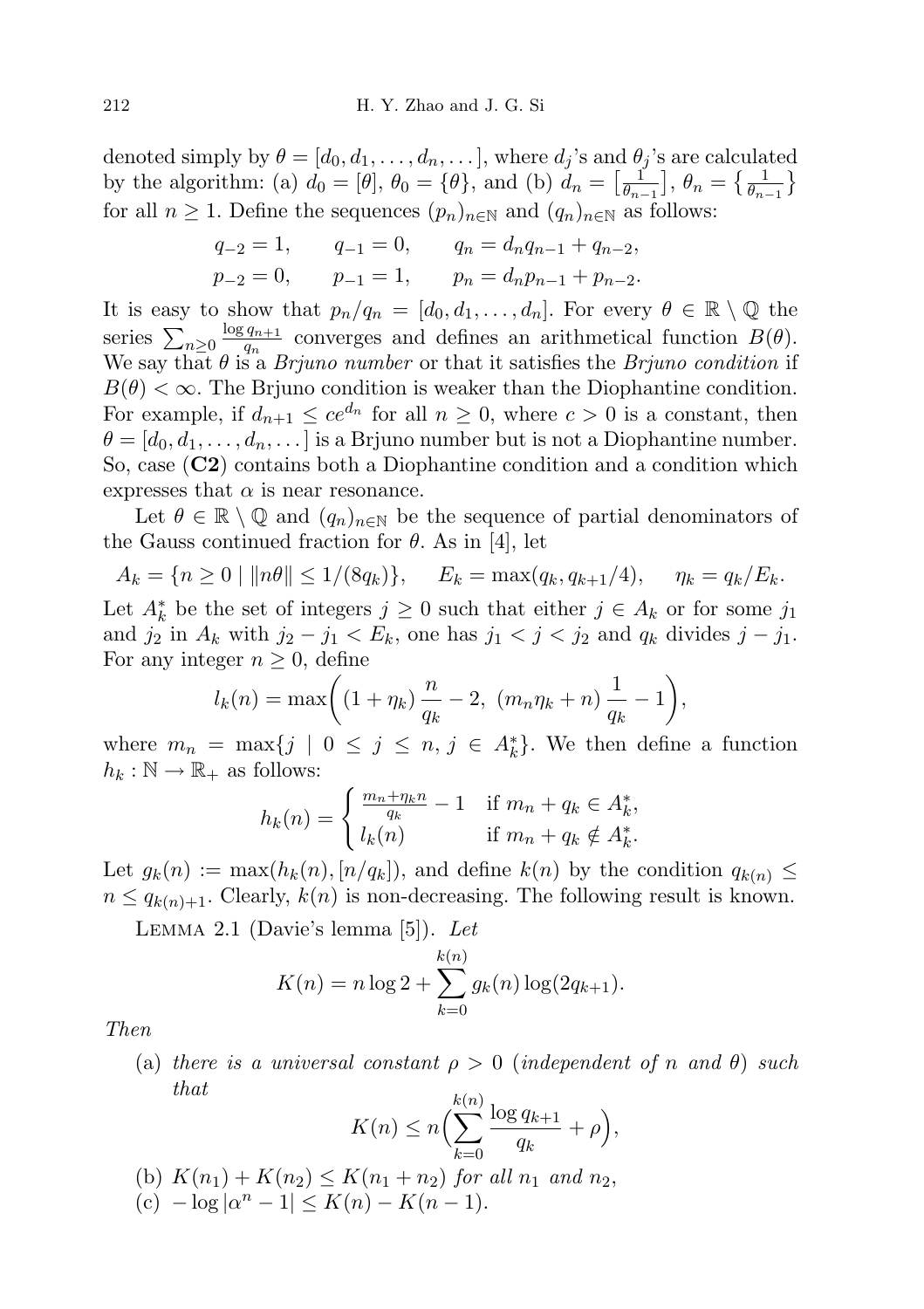Now, we consider the existence of analytic solutions of equation (1.3) in case  $(C1)$  or  $(C2)$  holds.

THEOREM 2.1. If  $(C1)$  or  $(C2)$  holds, then equation (1.3) has an analytic solution of the form

(2.2) 
$$
y(z) = a_1 z + a_2 z^2 + \dots + a_n z^n + \dots, \quad a_1 = \gamma,
$$

in a neighborhood of the origin.

Proof. Let

$$
G(z) = \sum_{n=0}^{\infty} b_n z^n, \quad C_{t,j}(z) = \sum_{n=0}^{\infty} c_{t,j,n} z^n,
$$

for  $t \in \mathbb{N}$  and  $j = 0, 1, \ldots, k$ . To find a power series solution of the form  $(2.2)$ , we rewrite  $(1.3)$  as

$$
\frac{\alpha^2 y''(\alpha z) y'(z) - \alpha y'(\alpha z) y''(z)}{(y'(z))^2}
$$
  
=  $y'(z) \Big[ \sum_{j=0}^k \sum_{t=1}^\infty C_{t,j}(y(z))(y(\alpha^j z))^t + G(y(z)) \Big]$ 

or

$$
\left(\frac{y'(\alpha z)}{y'(z)}\right)' = \frac{1}{\alpha}y'(z)\left[\sum_{j=0}^k\sum_{t=1}^\infty C_{t,j}(y(z))(y(\alpha^j z))^t + G(y(z))\right].
$$

Since  $y'(z) = \gamma \neq 0$ , (1.3) reduces to the integro-differential equation  $(2.3)$   $y'(\alpha z)$ 

$$
= y'(z) \bigg[ 1 + \frac{1}{\alpha} \int_0^z y'(s) \bigg( \sum_{j=0}^k \sum_{t=1}^\infty C_{t,j}(y(s)) (y(\alpha^j s))^t + G(y(s)) \bigg) ds \bigg].
$$

By substituting the expansion of  $G(z)$ ,  $C_{t,j}(z)$  and (2.2) into (2.3), we get

$$
\sum_{n=0}^{\infty} (n+1)a_{n+1}\alpha^{n+1}z^n
$$
\n
$$
= \alpha \sum_{n=0}^{\infty} (n+1)a_{n+1}z^n + \sum_{n=0}^{\infty} \left[ \sum_{u=0}^n (u+1)a_{u+1}a_{n-u+1}b_0 \right] z^{n+1}
$$
\n
$$
+ \sum_{n=0}^{\infty} \left[ \sum_{u=0}^n \frac{u+1}{n-u+2} a_{u+1} \sum_{i=0}^{n-u} (i+1)a_{i+1} \right]
$$
\n
$$
\times \sum_{j=0}^k \sum_{\substack{(l_m) \in A_{n-i-u+1}^t \\ 1 \le t \le n-i-u+1}} c_{t,j,0} \prod_{m=1}^t \alpha^{jl_m} a_{l_m} \bigg] z^{n+2}
$$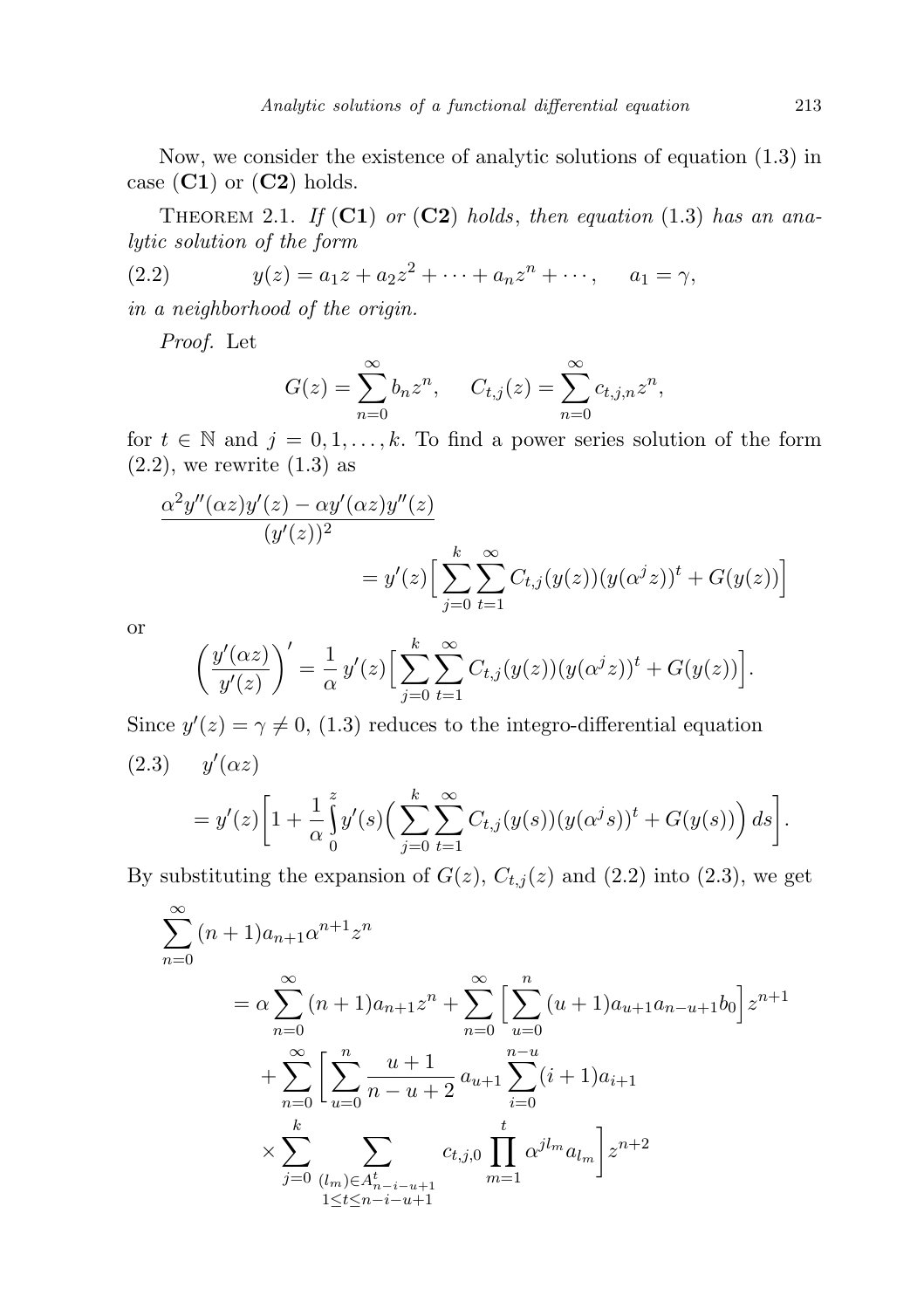$$
+\sum_{n=0}^{\infty} \Big[ \sum_{u=0}^{n} \frac{u+1}{n-u+2} a_{u+1} \sum_{i=0}^{n-u} (i+1) a_{i+1} \sum_{\substack{(l_m) \in A_{n-i-u+1}^s \\ 1 \le s \le n-i-u+1}} b_s \prod_{m=1}^s a_{l_m} \Big] z^{n+2}
$$
  
+
$$
\sum_{n=0}^{\infty} \Big[ \sum_{u=0}^{n} \frac{u+1}{n-u+3} a_{u+1} \sum_{i=0}^{n-u} \sum_{h=0}^{n-u-i} (i+1) a_{i+1}
$$
  

$$
\times \sum_{j=0}^{k} \sum_{\substack{(l_m) \in (A)_{n-i-h-u+1}^s \\ 1 \le t \le n-i-h-u+1}} \prod_{m=1}^t \alpha^{j l_m} a_{l_m} \sum_{\substack{(l_m) \in A_{n+1}^s \\ 1 \le \tau \le h+1}} c_{t,j,\tau} \prod_{m=1}^{\tau} a_{l_m} \Big] z^{n+3}
$$

where  $\mathcal{A}_n^t := \{(n_1, \ldots, n_t) \in \mathbb{N}^t : n_1 + \cdots + n_t = n\}$ . Equating coefficients, we obtain

(2.4) 
$$
a_1 \alpha = a_1 \alpha, \quad a_2 = \frac{a_1^2 b_0}{2\alpha(\alpha - 1)},
$$

$$
(2.5) \t a_{n+1} = \frac{1}{(n+1)(\alpha^{n+1} - \alpha)} \left[ \sum_{u=0}^{n-1} (u+1)a_{u+1}a_{n-u}b_0 + \sum_{u=0}^{n-2} \frac{u+1}{n-u}a_{u+1} \right]
$$
  
\n
$$
\times \sum_{i=0}^{n-u-2} (i+1)a_{i+1} \sum_{j=0}^{k} \sum_{\substack{(l_m) \in \mathcal{A}_{n-i-u-1}^t \atop 1 \le t \le n-i-u-1}} c_{t,j,0} \prod_{m=1}^t \alpha^{j l_m} a_{l_m}
$$
  
\n
$$
+ \sum_{u=0}^{n-2} \frac{u+1}{n-u} a_{u+1} \sum_{i=0}^{n-u-2} (i+1)a_{i+1} \sum_{\substack{(l_m) \in \mathcal{A}_{n-i-u-1}^s \atop 1 \le s \le n-i-u-1}} b_s \prod_{m=1}^s a_{l_m}
$$
  
\n
$$
+ \sum_{u=0}^{n-3} \frac{u+1}{n-u} a_{u+1} \sum_{i=0}^{n-u-3} \sum_{h=0}^{n-u-i-3} (i+1)a_{i+1}
$$
  
\n
$$
\times \sum_{j=0}^{k} \sum_{\substack{(l_m) \in \mathcal{A}_{n-i-h-u-2}^t \atop 1 \le t \le n-i-h-u-2}} \prod_{m=1}^t \alpha^{j l_m} a_{l_m} \sum_{\substack{(l_m) \in \mathcal{A}_{n+1}^{\tau} \atop 1 \le \tau \le h+1}} c_{t,j,\tau} \prod_{m=1}^{\tau} a_{l_m} \Big], \quad n \ge 2.
$$

We can choose  $a_1 = \gamma \neq 0$ , and the sequence  $\{a_n\}_{n=2}^{\infty}$  is successively determined by  $(2.4)$  and  $(2.5)$  in a unique manner.

In what follows we prove the convergence of the series (2.2) in a neighborhood of the origin. By (**H**), for any given  $r \in (0, \min\{|z_1|, |z_2|\})$ , there exists a positive number M such that

$$
|b_n| \le \frac{M}{r^n}
$$
,  $|c_{t,j,n}| \le \frac{M}{(1+k)r^{n+t}}$ ,  $\forall t \in \mathbb{N}, n \in \mathbb{N} \cup \{0\}, j = 0, 1, ..., k$ .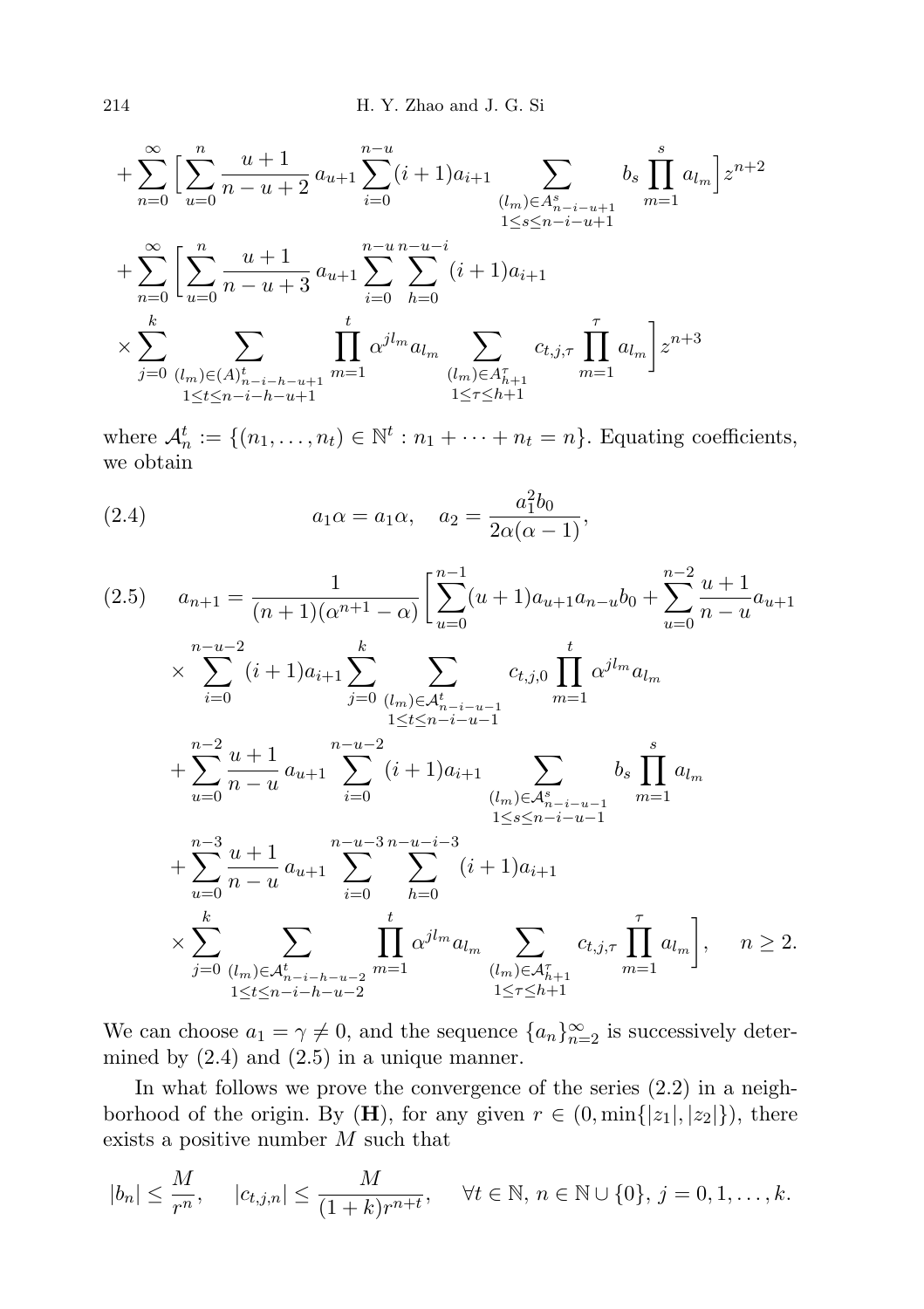By  $(2.5)$ , we have

$$
(2.6) \quad |a_{n+1}| \leq \frac{M}{|\alpha^{n+1} - \alpha|} \left[ \sum_{u=0}^{n-1} |a_{u+1}| |a_{n-u}| + 2 \sum_{u=0}^{n-2} |a_{u+1}| \sum_{i=0}^{n-u-2} |a_{i+1}| \right]
$$
  

$$
\times \sum_{\substack{(l_m) \in \mathcal{A}_{n-i-u-1}^s \\ 1 \leq s \leq n-i-u-1}} \frac{1}{r^s} \prod_{m=1}^s |a_{l_m}|
$$
  

$$
+ \sum_{u=0}^{n-3} |a_{u+1}| \sum_{i=0}^{n-u-3} \sum_{h=0}^{n-u-i-3} |a_{i+1}| \sum_{\substack{(l_m) \in \mathcal{A}_{n-i-h-u-2}^t \\ 1 \leq t \leq n-i-h-u-2}} \prod_{m=1}^t |a_{l_m}|
$$
  

$$
\times \sum_{\substack{(l_m) \in \mathcal{A}_{h+1}^{\tau} \\ 1 \leq r \leq h+1}} \frac{1}{r^{t+\tau}} \prod_{m=1}^{\tau} |a_{l_m}| , \quad n \geq 2.
$$

First of all, in case  $(C1)$ , we have

$$
\lim_{n \to \infty} \left| \frac{1}{\alpha^{n+1} - \alpha} \right| = \frac{1}{|\alpha|}.
$$

Thus, there exists a positive number  $L$  such that

$$
\left|\frac{1}{\alpha^{n+1}-\alpha}\right| \leq L.
$$

In order to construct a governing series of (2.2), we consider the following implicit function equation for  $H(z)$ :

$$
H(z) = |\gamma|z + \widetilde{L}M\left(\frac{H(z)}{1 - H(z)/r}\right)^2
$$

where  $\widetilde{L}=L$  if (C1) holds and  $\widetilde{L}=1$  as (C2) holds. Define

(2.7) 
$$
\Theta(z,\omega;\gamma,\widetilde{L},M,r) = |\gamma|z - \omega + \widetilde{L}M\left(\frac{\omega}{1 - \omega/r}\right)^2
$$

for  $(z, \omega)$  in a neighborhood of  $(0, 0)$ . Then the function  $H(z)$  satisfies

(2.8) 
$$
\Theta(z, H(z); \gamma, \widetilde{L}, M, r) = 0.
$$

Since  $\Theta(0,0;\gamma,\tilde{L},M,r) = 0$  and  $\Theta'_{\omega}(0,0;\gamma,\tilde{L},M,r) = -1 \neq 0$ , by the implicit function theorem there exists a unique function  $\Phi(z)$ , analytic in a neighborhood of zero, such that

$$
\Phi(0) = 0, \quad \Phi'(0) = -\frac{\Theta'_z(0,0;\gamma,\widetilde{L},M,r)}{\Theta'_\omega(0,0;\gamma,\widetilde{L},M,r)} = |\gamma|,
$$

and  $\Theta(z, \Phi(z); \gamma, \widetilde{L}, M, r) = 0$ . According to (2.8), we have  $H(z) = \Phi(z)$ .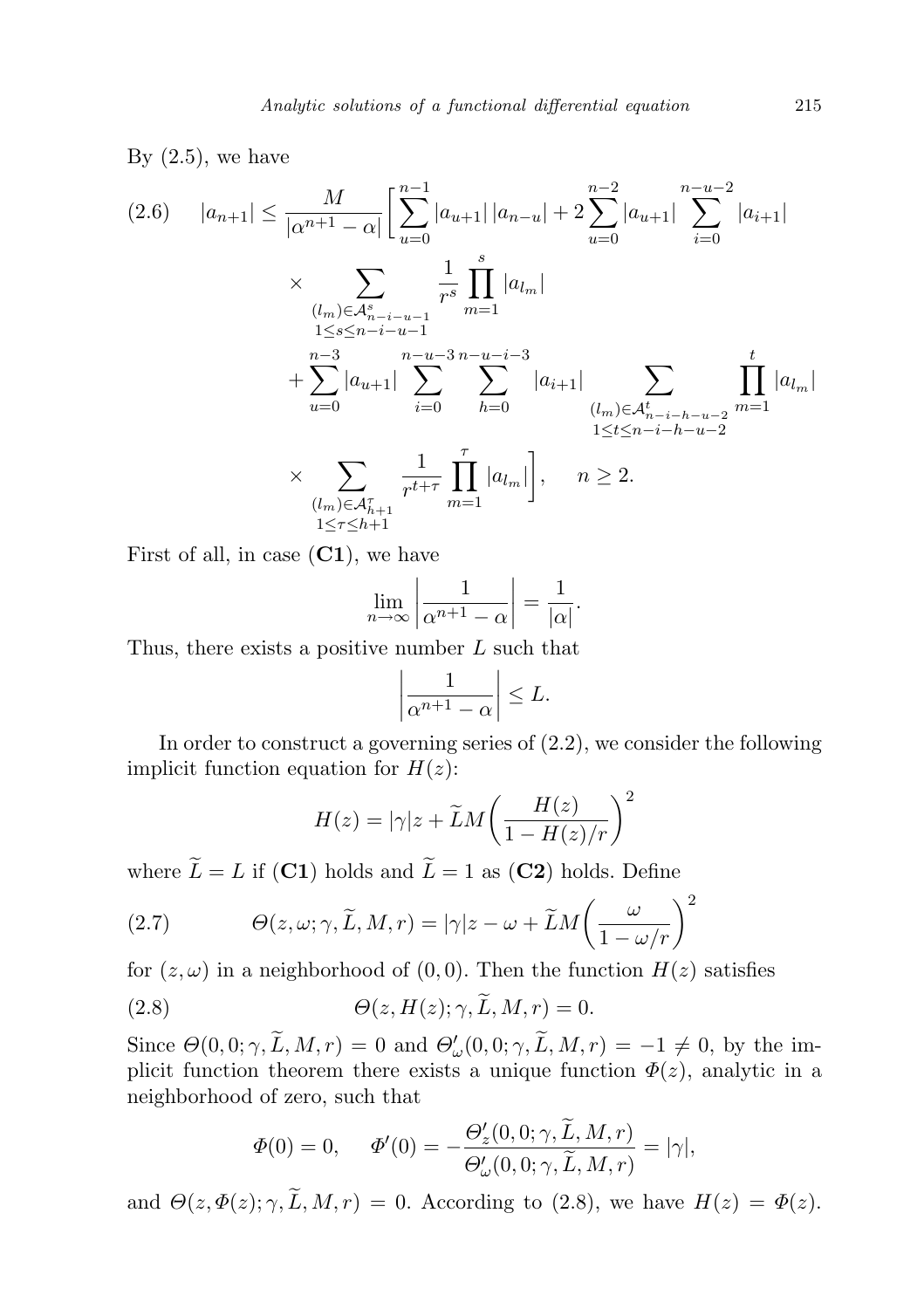Let  $H(z) = \sum_{n=1}^{\infty} C_n z^n$  be the power series expansion of  $H(z)$ . Substituting the series in (2.8) we have

$$
\sum_{n=0}^{\infty} C_{n+1} z^{n+1} = |\gamma| z + \widetilde{L}M \Big[ \sum_{n=0}^{\infty} \Big( \sum_{u=0}^{n} C_{u+1} C_{n-u+1} \Big) z^{n+2} + 2 \sum_{n=0}^{\infty} \Big( \sum_{u=0}^{n} C_{u+1} \sum_{i=0}^{n-u} C_{i+1} \sum_{\substack{(l_m) \in \mathcal{A}_{n-i-u+1}^s \\ 1 \le s \le n-i-u+1}} \frac{1}{r^s} \prod_{m=1}^s C_{l_m} \Big) z^{n+3} + \sum_{n=0}^{\infty} \Big( \sum_{u=0}^n C_{u+1} \sum_{i=0}^{n-u} \sum_{h=0}^{n-u-1} C_{i+1} \sum_{\substack{(l_m) \in \mathcal{A}_{n-i-h-u+1}^t \\ 1 \le t \le n-i-h-u+1}} \frac{t}{m-1} C_{l_m} \Big] z^{n+4} \Big].
$$

Equating coefficients, we obtain  $C_1 = |\gamma|$  and

$$
(2.9) \quad C_{n+1} \\
= \widetilde{L}M \Biggl[ \sum_{u=0}^{n-1} C_{u+1} C_{n-u} + 2 \sum_{u=0}^{n-2} C_{u+1} \sum_{i=0}^{n-u-2} C_{i+1} \sum_{(l_m) \in \mathcal{A}_{n-i-u-1}^s} \frac{1}{r^s} \prod_{m=1}^s C_{l_m} \\
+ \sum_{u=0}^{n-3} C_{u+1} \sum_{i=0}^{n-u-3} \sum_{h=0}^{n-u-i-3} C_{i+1} \sum_{\substack{(l_m) \in \mathcal{A}_{n-i-h-u-2}^t \\ 1 \le t \le n-i-h-u-2}} \prod_{m=1}^t C_{l_m} \\
\times \sum_{\substack{(l_m) \in \mathcal{A}_{n+1}^r \\ 1 \le r \le h+1}} \frac{1}{r^{t+\tau}} \prod_{m=1}^r C_{l_m} \Biggr], \quad n \ge 1.
$$

In the case of (C1), from (2.6) we have, for  $n \geq 2$ ,

$$
|a_{n+1}| \leq \widetilde{L}M \left[ \sum_{u=0}^{n-1} |a_{u+1}| \, |a_{n-u}| \right. \\ \left. + 2 \sum_{u=0}^{n-2} |a_{u+1}| \sum_{i=0}^{n-u-2} |a_{i+1}| \sum_{\substack{(lm) \in \mathcal{A}_{n-i-u-1}^s \\ 1 \leq s \leq n-i-u-1}} \frac{1}{r^s} \prod_{m=1}^s |a_{lm}|
$$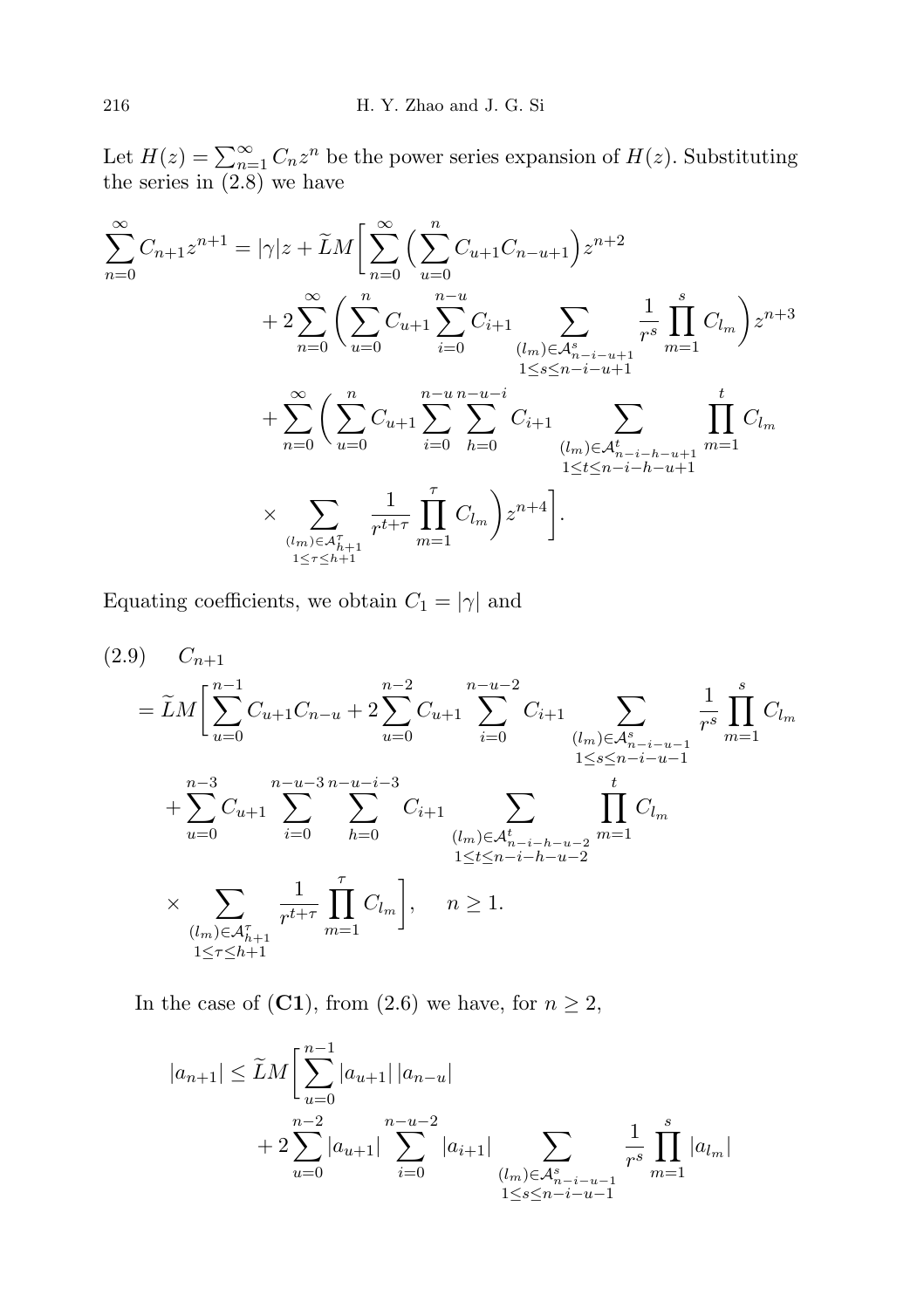$$
+\sum_{u=0}^{n-3} |a_{u+1}| \sum_{i=0}^{n-u-3} \sum_{h=0}^{n-u-i-3} |a_{i+1}| \sum_{\substack{(l_m) \in \mathcal{A}_{n-i-h-u-2}^t \ m=1}} \prod_{m=1}^t |a_{l_m}|
$$
  

$$
\times \sum_{\substack{(l_m) \in \mathcal{A}_{h+1}^{\tau} \ m=1}} \frac{1}{r^{t+\tau}} \prod_{m=1}^{\tau} |a_{l_m}|.
$$

Then by immediate induction we obtain  $|a_n| \leq C_n$  for all n. This implies that (2.2) converges in a neighborhood of the origin.

In the case of (C2), we will deduce that  $|a_n| \leq C_n e^{K(n-1)}$  for  $n \geq 1$ , where  $K : \mathbb{N} \to \mathbb{R}$  is defined in Lemma 2.1.

In fact,  $|a_1| = |\gamma| = C_1$ . For a proof by induction we assume that  $|a_{q_1}| \leq$  $C_{q_1}e^{K(q_1-1)}$ ,  $q_1 \leq n$  and from Lemma 2.1 we know

$$
|a_{n+1}| \leq \frac{M}{|\alpha^n - 1|} \left[ \sum_{u=0}^{n-1} |a_{u+1}| |a_{n-u}| \right.
$$
  
\n
$$
+ 2 \sum_{u=0}^{n-2} |a_{u+1}| \sum_{i=0}^{n-u-2} |a_{i+1}| \sum_{\substack{(l_m) \in \mathcal{A}_{n-i-u-1}^s \\ l \leq s \leq n-i-u-1}} \frac{1}{r^s} \prod_{m=1}^s |a_{l_m}|
$$
  
\n
$$
+ \sum_{u=0}^{n-3} |a_{u+1}| \sum_{i=0}^{n-u-3} \sum_{h=0}^{n-u-i-3} |a_{i+1}| \sum_{\substack{(l_m) \in \mathcal{A}_{n-i-h-u-2}^t \\ l \leq t \leq n-i-h-u-2}} \prod_{\substack{l \in \mathcal{L}_{n-i-h-u-2} \\ l \leq r \leq h+1}} \frac{1}{r^{l+\tau}} \prod_{m=1}^r |a_{l_m}|
$$
  
\n
$$
\times \sum_{\substack{(l_m) \in \mathcal{A}_{h+1}^s \\ l \leq r \leq h+1}} \frac{1}{r^{l+\tau}} \prod_{m=1}^r |a_{l_m}|
$$
  
\n
$$
+ 2 \sum_{u=0}^M C_{u+1} e^{K(u)} C_{n-u} e^{K(n-u-1)}
$$
  
\n
$$
+ 2 \sum_{u=0}^{n-2} C_{u+1} e^{K(u)} \sum_{i=0}^{n-u-2} C_{i+1} e^{K(i)} \sum_{\substack{l \leq s \leq n-i-u-1 \\ l \leq s \leq n-i-u-1}} \frac{1}{r^s} \prod_{m=1}^s C_{l_m} e^{K(l_m-1)}
$$
  
\n
$$
+ \sum_{u=0}^{n-3} C_{u+1} e^{K(u)} \sum_{i=0}^{n-u-3} \sum_{h=0}^{n-u-i-3} C_{i+1} e^{K(i)}
$$
  
\n
$$
\times \sum_{\substack{(l_m) \in \mathcal{A}_{h+1}^s = h-u-2 \\ l \leq t \leq n-i-h-u-2}} \prod_{l \leq r \leq h+1}^r C_{l_m} e^{K(l_m-1)} \sum_{l \leq
$$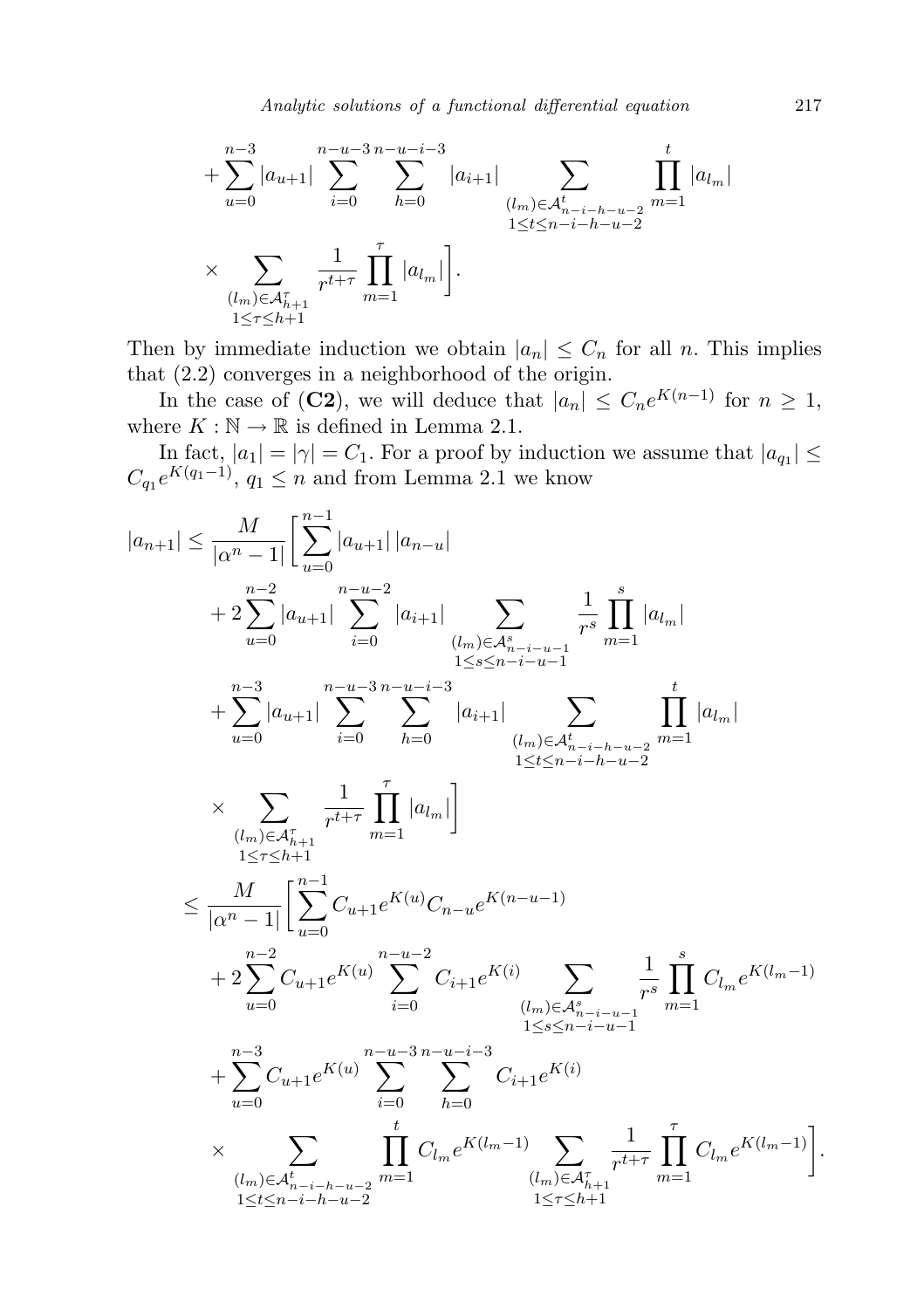Note that

$$
K(u) + K(n - u - 1) \le K(n - 1),
$$
  
\n
$$
K(i) + K(u) + [K(l_1 - 1) + \dots + K(l_s - 1)]
$$
  
\n
$$
\le K(i) + K(u) + K(n - i - u - s - 1)
$$
  
\n
$$
\le K(n - s - 1) \le K(n - 1)
$$

and

$$
K(i) + K(u) + [K(l_1 - 1) + \dots + K(l_t - 1)] + [K(l_1 - 1) + \dots + K(l_\tau - 1)]
$$
  
\n
$$
\leq K(i) + K(u) + K(n - i - h - u - t - 2) + K(h + 1 - \tau)
$$
  
\n
$$
\leq K(n - t - \tau - 1) \leq K(n - 1).
$$

Therefore

$$
|a_{n+1}| \leq \frac{M}{|\alpha^n - 1|} e^{K(n-1)} \Biggl[ \sum_{u=0}^{n-1} C_{u+1} C_{n-u} + 2 \sum_{u=0}^{n-2} C_{u+1} \sum_{i=0}^{n-u-2} C_{i+1} \sum_{\substack{(l_m) \in \mathcal{A}_{n-i-u-1}^s \ n=1}} \frac{1}{r^s} \prod_{m=1}^s C_{l_m} + \sum_{u=0}^{n-3} C_{u+1} \sum_{i=0}^{n-u-3} \sum_{h=0}^{n-u-3} C_{i+1} \times \sum_{\substack{(l_m) \in \mathcal{A}_{n-i-u-2}^r \ n=1}} \prod_{m=1}^t C_{l_m} \sum_{\substack{(l_m) \in \mathcal{A}_{n+1}^r \ n=1}} \frac{1}{r^{t+\tau}} \prod_{m=1}^{\tau} C_{l_m} \Biggr] \times C_{n+1} |a^n - 1|^{-1} e^{K(n) + \log |a^n - 1|} \leq C_{n+1} e^{K(n)}
$$

as required. Since  $\sum_{n=1}^{\infty} C_n z^n$  is convergent in a neighborhood of the origin, there exists a constant  $\Lambda > 0$  such that

$$
C_n < \Lambda^n, \quad n \ge 1.
$$

Moreover, from Lemma 2.1, we know that  $K(n) \leq n(B(\theta) + \rho)$  for some universal constant  $\rho > 0$ . Thus

$$
|a_n| \le C_n e^{K(n-1)} \le \Lambda^n e^{(n-1)(B(\theta) + \rho)},
$$

that is,

$$
\limsup_{n \to \infty} |a_n|^{1/n} \le \limsup_{n \to \infty} (A^n e^{(n-1)(B(\theta) + \rho)})^{1/n} = Ae^{B(\theta) + \rho}.
$$

This implies that the convergence radius of (2.2) is at least  $(Ae^{B(\theta)+\rho})^{-1}$ .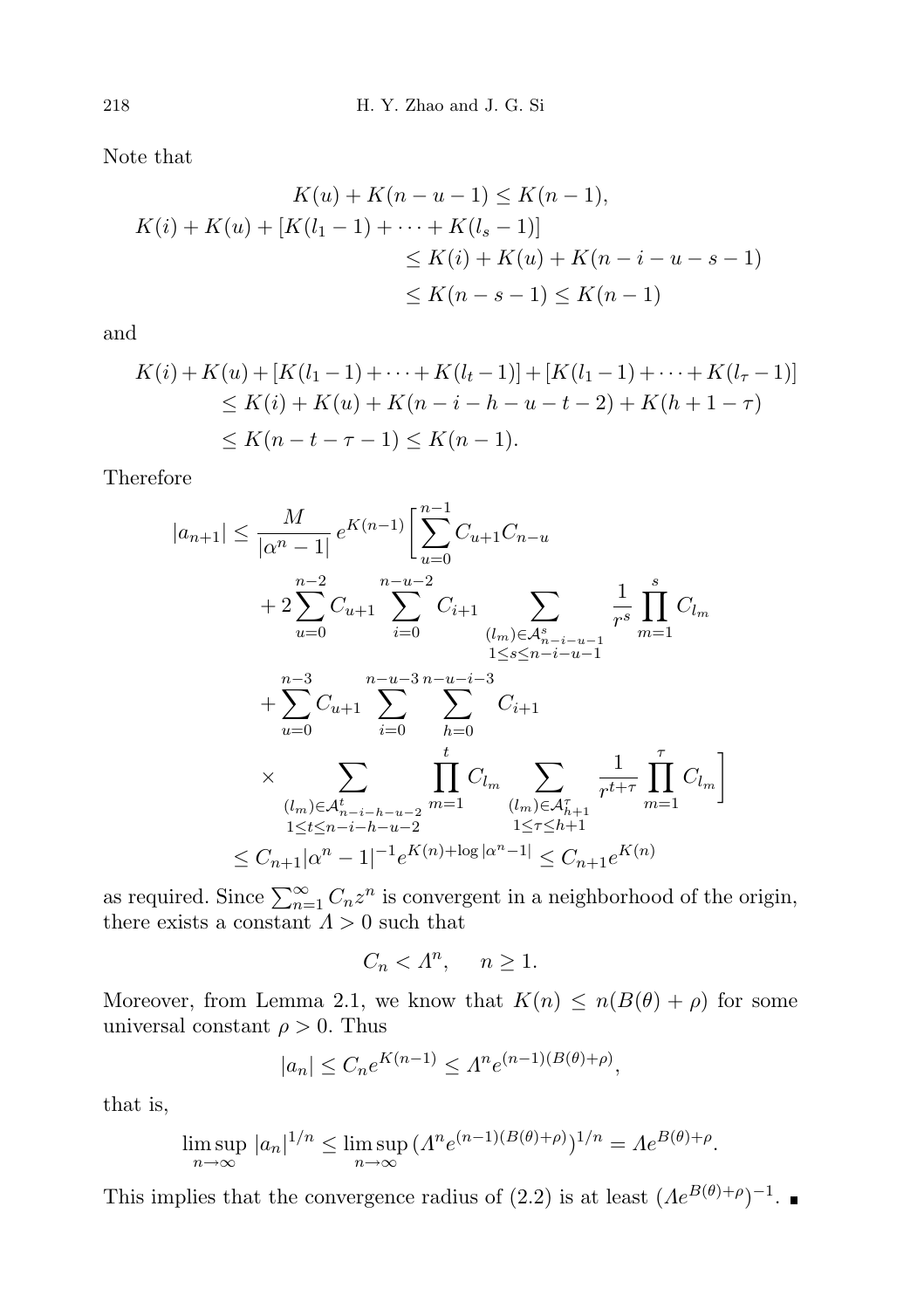3. The auxiliary equation in case (C3). This section is devoted to case (C3). In this case neither the Diophantine condition nor the Brjuno condition are satisfied.

We need to define a sequence  $\{\widetilde{a}_n\}_{n=1}^{\infty}$  by  $\widetilde{a}_1 = |\gamma|$  and

$$
(3.1) \quad \widetilde{a}_{n+1} = \Gamma M \left[ \sum_{u=0}^{n-1} \widetilde{a}_{u+1} \widetilde{a}_{n-u} + 2 \sum_{u=0}^{n-2} \widetilde{a}_{u+1} \sum_{i=0}^{n-u-2} \widetilde{a}_{i+1} \right. \\
\times \sum_{\substack{(l_m) \in \mathcal{A}_{n-i-u-1}^s \\ 1 \le s \le n-i-u-1}} \frac{1}{r^s} \prod_{m=1}^s \widetilde{a}_{l_m} \\
+ \sum_{u=0}^{n-3} \widetilde{a}_{u+1} \sum_{i=0}^{n-u-3} \sum_{h=0}^{n-u-i-3} \widetilde{a}_{i+1} \sum_{\substack{(l_m) \in \mathcal{A}_{n-i-h-u-2}^t \\ 1 \le t \le n-i-h-u-2}} \prod_{m=1}^t \widetilde{a}_{l_m} \\
\times \sum_{\substack{(l_m) \in \mathcal{A}_{n+1}^{\tau} \\ 1 \le r \le h+1}} \frac{1}{r^{t+\tau}} \prod_{m=1}^r \widetilde{a}_{l_m} \right], \quad n \ge 1,
$$

where

(3.2) 
$$
\Gamma := \max\bigg\{1, \frac{1}{|\alpha - 1|}, \frac{1}{|\alpha^2 - 1|}, \cdots, \frac{1}{|\alpha^{p-1} - 1|}\bigg\},\,
$$

 $p$  is given by  $(C3)$ , and  $M$  is defined in Theorem 2.1.

THEOREM 3.1. Assume that (C3) holds. Let  $\{a_n\}_{n=1}^{\infty}$  be determined by  $a_1 = \gamma$ ,  $a_2 = \gamma^2 b_0/(2(\alpha^2 - \alpha))$  and

(3.3) 
$$
(\alpha^{n+1} - \alpha)(n+1)a_{n+1} = \Psi(n, \alpha), \quad n = 2, 3, \dots,
$$

where

$$
\Psi(n,\alpha) = \sum_{u=0}^{n-1} (u+1)a_{u+1}a_{n-u}b_0
$$
  
+ 
$$
\sum_{u=0}^{n-2} \frac{u+1}{n-u} a_{u+1} \sum_{i=0}^{n-u-2} (i+1)a_{i+1} \sum_{j=0}^{k} \sum_{\substack{(l_m) \in \mathcal{A}_{n-i-u-1}^t \ (l_m) \leq \dots \leq n-i-u-1}} c_{t,j,0} \prod_{m=1}^t \alpha^{j l_m} a_{l_m}
$$
  
+ 
$$
\sum_{u=0}^{n-2} \frac{u+1}{n-u} a_{u+1} \sum_{i=0}^{n-u-2} (i+1)a_{i+1} \sum_{\substack{(l_m) \in \mathcal{A}_{n-i-u-1}^s \ (l_m) \leq \dots \leq n-i-u-1}} b_s \prod_{m=1}^s a_{l_m}
$$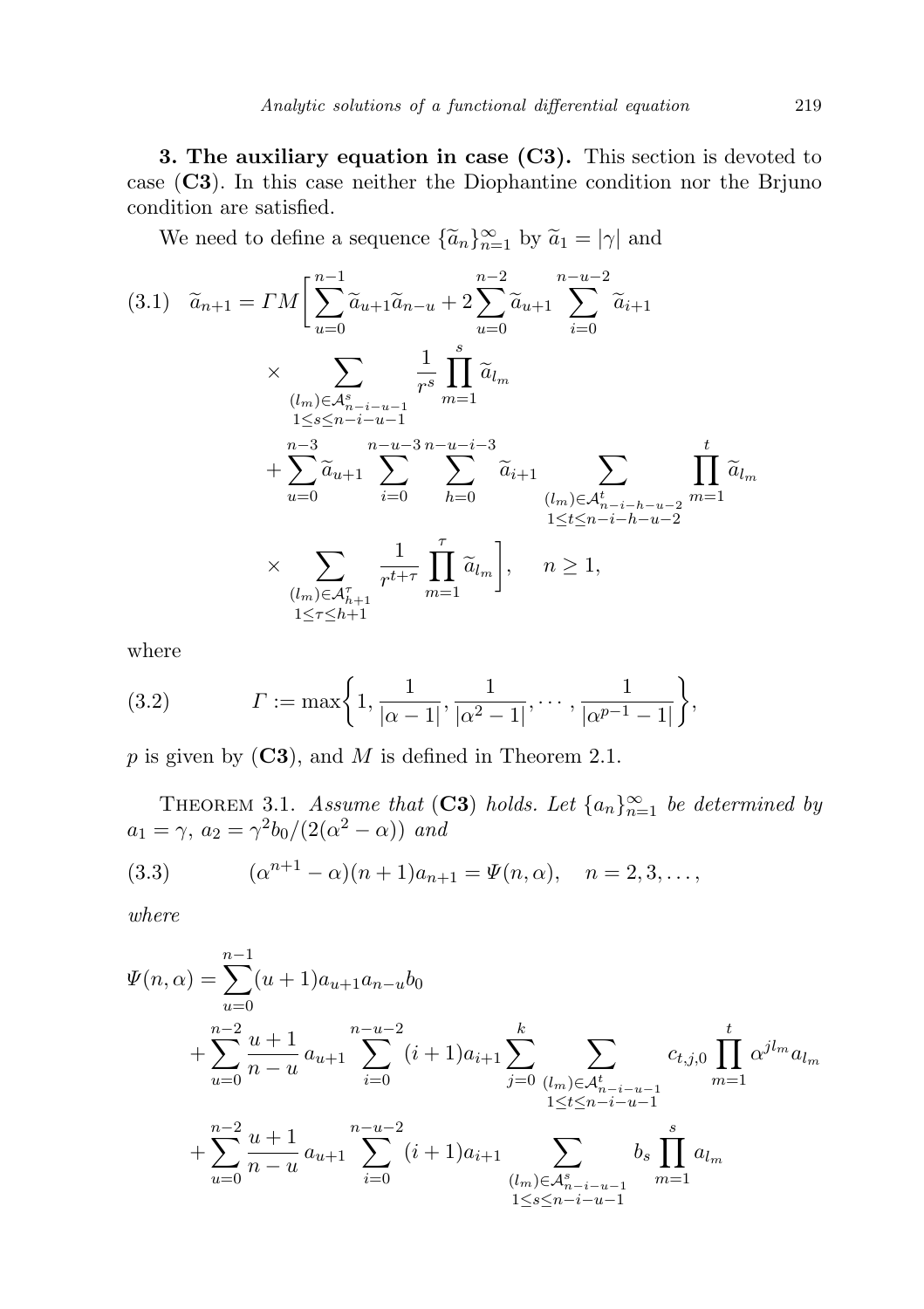$$
+\sum_{u=0}^{n-3} \frac{u+1}{n-u} a_{u+1} \sum_{i=0}^{n-u-3} \sum_{h=0}^{n-u-i-3} (i+1)a_{i+1}
$$
  

$$
\times \sum_{j=0}^{k} \sum_{\substack{(l_m) \in \mathcal{A}_{n-i-h-u-2}^t \\ 1 \le t \le n-i-h-u-2}} \prod_{m=1}^t \alpha^{jl_m} a_{l_m} \sum_{\substack{(l_m) \in \mathcal{A}_{h+1}^{\tau} \\ 1 \le \tau \le h+1}} c_{t,j,\tau} \prod_{m=1}^{\tau} a_{l_m}, \quad n \ge 2.
$$

If  $\Psi(lp, \alpha) = 0$  for all  $l \in \mathbb{N} = \{1, 2, \dots\}$ , then (1.3) has an analytic solution of the form

$$
y(z) = \gamma z + \frac{\gamma^2 b_0}{2(\alpha^2 - \alpha)} z^2 + \sum_{n = lp+1, l \in \mathbb{N}} \mu_{lp+1} z^n + \sum_{n \neq lp+1, l \in \mathbb{N}} a_n z^n
$$

in a neighborhood of the origin, where all  $\mu_{lp+1}$ 's are arbitrary constants satisfying the inequality  $|\mu_{lp+1}| \leq \tilde{a}_{lp+1}$  and the sequence  $\{\tilde{a}_n\}_{n=1}^{\infty}$  is defined<br>in (3.1) Otherwise, if  $W(ln, \alpha) \neq 0$  for some  $l = 1, 2$  then (1.3) has no in (3.1). Otherwise, if  $\Psi(lp,\alpha) \neq 0$  for some  $l = 1, 2, \ldots$ , then (1.3) has no analytic solutions in any neighborhood of the origin.

Proof. Analogously to the proof of Theorem 2.1, let (2.2) be the expansion of a formal solution  $y(z)$  of (1.3). We also have (2.5) or (3.3). If  $\Psi(lp,\alpha) \neq 0$  for some natural number l, then (3.3) does not hold for  $n = lp$ since  $\alpha^{lp+1} - \alpha = 0$ . In that case, (1.3) has no formal solutions.

If  $\Psi(lp,\alpha) = 0$  for all natural numbers l, then there are infinitely many choices of corresponding  $a_{lp+1}$  in (2.5), and the formal solutions (2.2) form a family of functions of infinitely many parameters. We can arbitrarily choose  $a_{lp+1} = \mu_{lp+1}$  such that  $|\mu_{lp+1}| \leq \tilde{a}_{lp+1}, l = 1, 2, \ldots$  In what follows we prove that the formal solution (2.2) converges in a neighborhood of the origin. First of all, note that

$$
|\alpha^n - 1|^{-1} \le \Gamma.
$$

It follows from (2.5) that

$$
(3.4) |a_{n+1}| \leq CM \left[ \sum_{u=0}^{n-1} |a_{u+1}| |a_{n-u}| + 2 \sum_{u=0}^{n-2} |a_{u+1}| \sum_{i=0}^{n-u-2} |a_{i+1}| \right]
$$
  
\n
$$
\times \sum_{\substack{(lm) \in \mathcal{A}_{n-i-u-1}^s \ 1 \leq s \leq n-i-u-1}} \frac{1}{r^s} \prod_{m=1}^s |a_{l_m}|
$$
  
\n
$$
+ \sum_{u=0}^{n-3} |a_{u+1}| \sum_{i=0}^{n-u-3} \sum_{h=0}^{n-u-i-3} |a_{i+1}| \sum_{\substack{(lm) \in \mathcal{A}_{n-i-h-u-2}^t \ 1 \leq t \leq n-i-h-u-2}} \prod_{1 \leq t \leq n-i-h-u-2}^{t} |a_{l_m}|
$$
  
\n
$$
\times \sum_{\substack{(lm) \in \mathcal{A}_{h+1}^r \ n=1}} \frac{1}{r^{t+\tau}} \prod_{m=1}^r |a_{l_m}|
$$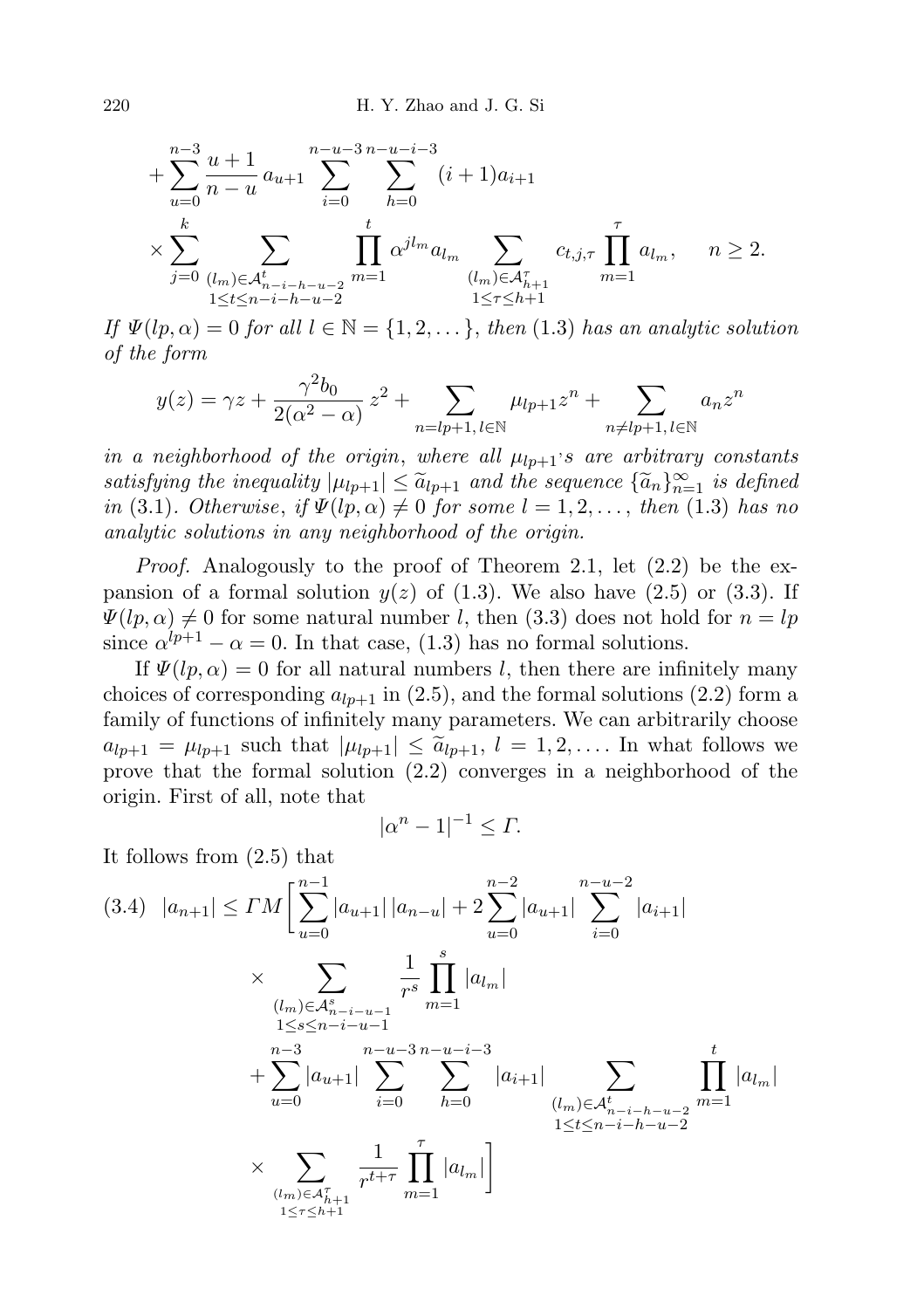for all  $n \neq lp$ ,  $l = 1, 2, \ldots$ . Further, we can prove that

$$
(3.5) \t |a_n| \leq \widetilde{a}_n, \t n = 1, 2, ....
$$

In fact, for a proof by induction we assume that  $|a_{i2}| \leq \tilde{a}_{i2}$  for all  $1 \leq i_2 \leq n$ .<br>When  $n = ln$  we have  $|a_{i2}| = |a_{i1}| \leq \tilde{a}_{i2}$ . On the other hand, when When  $n = lp$ , we have  $|a_{n+1}| = |\mu_{n+1}| \leq \tilde{a}_{n+1}$ . On the other hand, when  $n \neq lp$ , from (3.4) we get

$$
|a_{n+1}| \leq TM \Big[ \sum_{u=0}^{n-1} \tilde{a}_{u+1} \tilde{a}_{n-u} + 2 \sum_{u=0}^{n-2} \tilde{a}_{u+1} \sum_{i=0}^{n-u-2} \tilde{a}_{i+1} \sum_{\substack{(l_m) \in \mathcal{A}_{n-i-u-1}^s \\ 1 \leq s \leq n-i-u-1}} \frac{1}{r^s} \prod_{m=1}^s \tilde{a}_{l_m} + \sum_{u=0}^{n-3} \tilde{a}_{u+1} \sum_{i=0}^{n-u-3} \sum_{\substack{(l_m) \in \mathcal{A}_{n-i-h-u-2}^t \\ 1 \leq t \leq n-i-h-u-2}} \prod_{\substack{l=1 \leq i \leq n-i-h-u-2 \\ 1 \leq t \leq n-i-h-u-2}} \prod_{1 \leq t \leq n-i-h-u-2}^t \tilde{a}_{l_m}
$$
  

$$
\times \sum_{\substack{(l_m) \in \mathcal{A}_{h+1}^{\tau} \\ 1 \leq r \leq h+1}} \frac{1}{r^{t+\tau}} \prod_{m=1}^r \tilde{a}_{l_m} = \tilde{a}_{n+1},
$$

implying (3.5). Set

(3.6) 
$$
F(z) = \sum_{n=1}^{\infty} \tilde{a}_n z^n.
$$

It is easy to check that (3.6) satisfies

(3.7) 
$$
\Theta(z, F(z); \gamma, \Gamma, M, r) = 0,
$$

where the function  $\Theta$  is defined in (2.7). Moreover, similarly to the proof of Theorem 2.1, we can prove that (3.7) has a unique analytic solution  $F(z)$ in a neighborhood of the origin such that  $F(0) = 0$  and  $F'(0) = |\gamma| \neq 0$ . Thus (3.6) converges in a neighborhood of the origin. By the convergence of  $(3.6)$  and inequality  $(3.5)$ , the series  $(2.2)$  converges in a neighborhood of the origin. This completes the proof.  $\blacksquare$ 

4. Analytic solutions of equation (1.2). In this section, we give a theorem on existence of analytic solutions for equation (1.2).

Theorem 4.1. Suppose that the conditions of either Theorem 2.1 or Theorem 3.1 are satisfied. Then equation (1.2) has an invertible analytic solution of the form

$$
x(z) = y(\alpha y^{-1}(z))
$$

in a neighborhood of the origin, where  $y(z)$  is an analytic solution of  $(1.3)$ satisfying the initial conditions (2.1).

Proof. In view of Theorems 2.1 and 3.1, we can find an analytic solution  $y(z)$  of the auxiliary equation (1.3) in the form (2.2) such that  $y(0) = 0$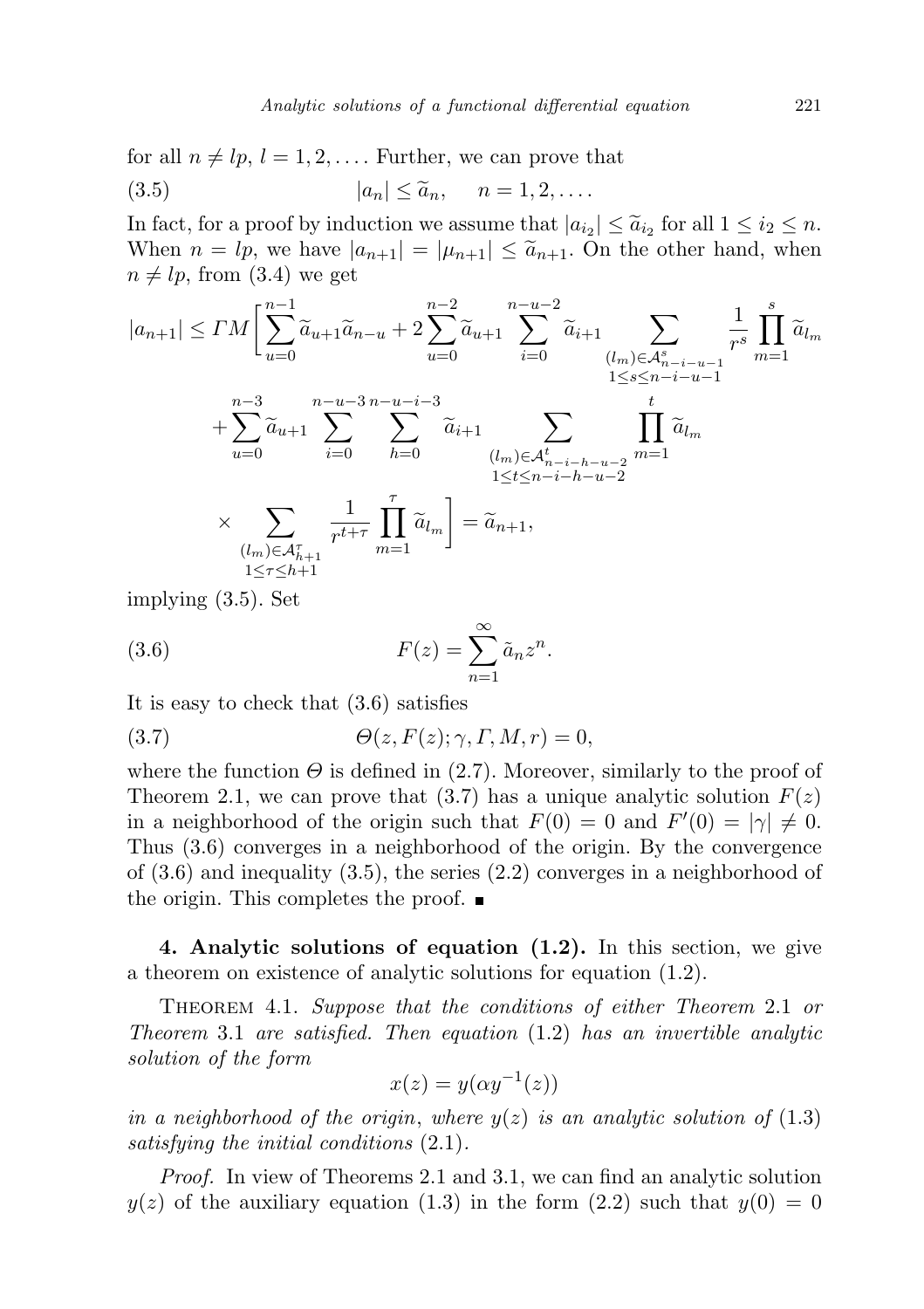and  $y'(0) = \gamma \neq 0$ . Clearly the inverse  $y^{-1}(z)$  exists and is analytic in a neighborhood of  $y(0) = 0$ . Define

(4.1) 
$$
x(z) := y(\alpha y^{-1}(z)).
$$

Then  $x(z)$  is analytic and invertible in a neighborhood of the origin. From  $(4.1)$  and  $(1.3)$ , it is easy to see

$$
x(0) = y(\alpha y^{-1}(0)) = y(0) = 0,
$$
  
\n
$$
x'(0) = \alpha y'(\alpha y^{-1}(0))(y^{-1})'(0) = \frac{\alpha y'(\alpha y^{-1}(0))}{y'(y^{-1}(0))} = \frac{\alpha y'(0)}{y'(0)} = \alpha \neq 0,
$$

and

$$
x''(z) = \frac{\alpha^2 y''(\alpha y^{-1}(z))y'(y^{-1}(z)) - \alpha y'(\alpha y^{-1}(z))y''(y^{-1}(z))}{(y'(y^{-1}(z))^3}
$$
  
= 
$$
\sum_{j=0}^k \sum_{t=1}^\infty C_{t,j}(y(y^{-1}(z)))(y(\alpha^j y^{-1}(z)))^t + G(y(y^{-1}(z)))
$$
  
= 
$$
\sum_{j=0}^k \sum_{t=1}^\infty C_{t,j}(z)(x^{[j]}(z))^t + G(z),
$$

that is, the function  $x(z)$  defined in (4.1) satisfies equation (1.2).

The following two examples show how to construct an analytic solution of (1.2) for a concrete equation.

Example 4.1. Consider the equation

(4.2) 
$$
x''(z) = \sum_{j=0}^{2} \sum_{t=1}^{\infty} C_{t,j}(z) (x^{[j]}(z))^t + G(z), \quad \forall z \in \mathbb{C},
$$

where

$$
C_{t,j}(z) = \frac{j}{3^{t-1}(3-z)} = \sum_{n=0}^{\infty} \frac{j}{3^{t+n}} z^n, \quad t \in \mathbb{N}, j = 0, 1, 2,
$$

and

$$
G(z) = \frac{1}{2} e^{z} = \sum_{n=0}^{\infty} \frac{z^{n}}{2n!}.
$$

Clearly the functions  $C_{t,j}(z)$   $(t \in \mathbb{N}, j = 0,1,2)$  and  $G(z)$  are analytic for  $|z| < 3$ , and for each  $j = 0, 1, 2$ , the series

$$
\sum_{t=1}^{\infty} C_{t,j}(z_1) z_2^t = \sum_{t=1}^{\infty} \frac{j}{3^{t-1}(3-z_1)} z_2^t = \frac{3j}{3-z_1} \cdot \frac{z_2}{3-z_2}
$$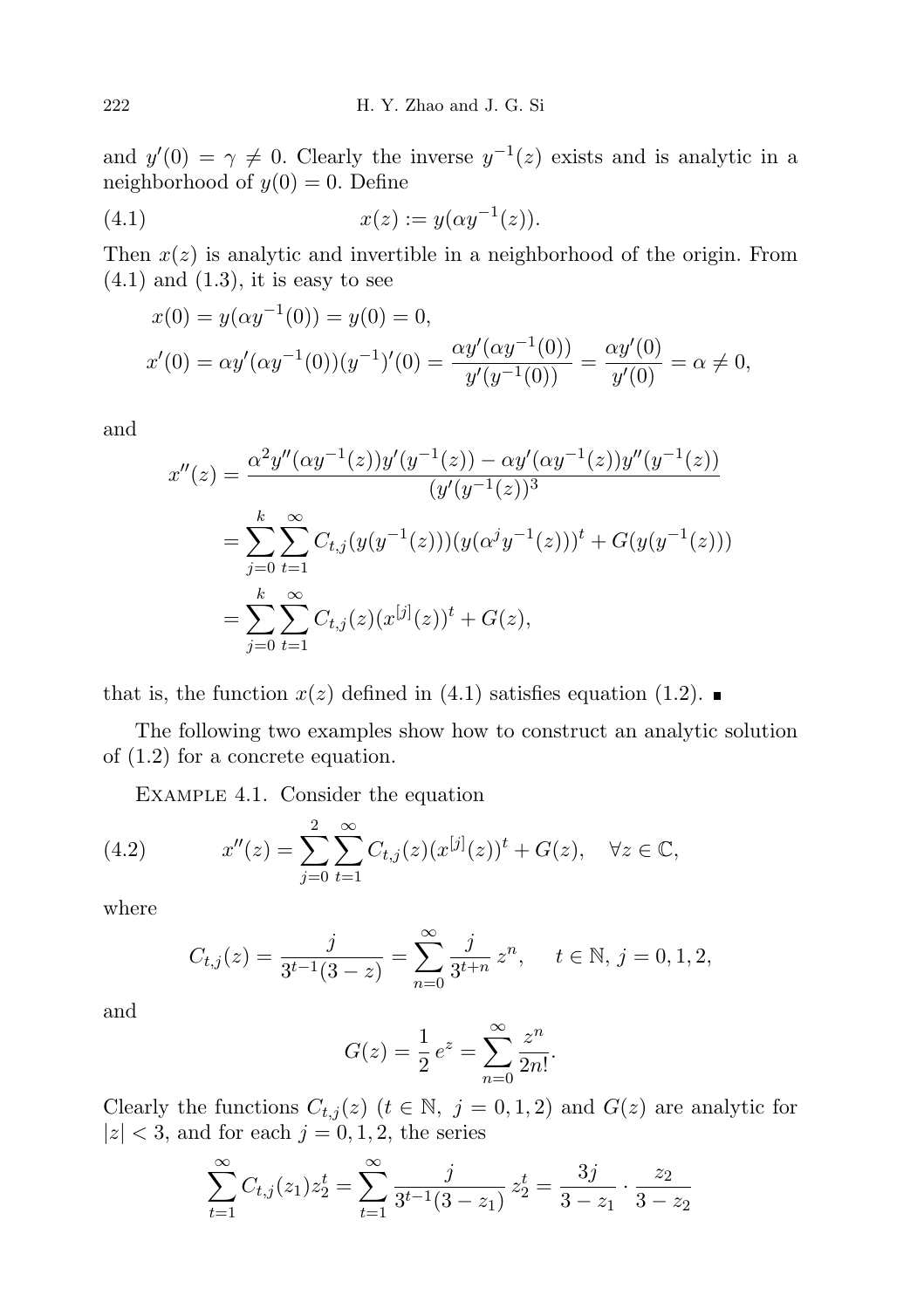converges for a pair of nonzero complex  $z_1, z_2$  with  $|z_1| < 3$  and  $|z_2| < 3$ . Take  $\alpha = 1/2$ . By Theorem 2.1, the auxiliary equation

(4.3) 
$$
y'(\frac{1}{2}z) = y'(z)\left[1 + 2\int_0^z y'(s)\left(\sum_{j=0}^2 \sum_{t=1}^\infty \frac{j}{3^{t-1}(3-y(s))}(y(2^{-j}s))^t + \frac{1}{2}e^{y(s)}\right)ds\right]
$$

has a solution of the form (2.2) where  $a_1 = \gamma \neq 0$  is given arbitrarily and  $a_2, a_3, \ldots$  are determined by (2.4) and (2.5) recursively, i.e.  $a_2 = -\gamma^2$ , and

$$
(4.4) \t a_{n+1} = \left(\frac{1}{2}(n+1)\left(\frac{1}{2^{n}}-1\right)\right)^{-1} \left[\frac{1}{2}\sum_{u=0}^{n-1}(u+1)a_{u+1}a_{n-u}\right] + \sum_{u=0}^{n-2}\frac{u+1}{n-u}a_{u+1} \sum_{i=0}^{n-u-2} (i+1)a_{i+1} \sum_{j=0}^{2} \frac{1}{2^{j(n-i-u-1)}} \times \sum_{\substack{(l_m)\in\mathcal{A}_{n-i-u-1}^{\star} \\ 1 \leq t \leq n-i-u-1}} \frac{j}{3^t} \prod_{m=1}^t a_{l_m} + \sum_{u=0}^{n-2} \frac{u+1}{n-u}a_{u+1} \sum_{i=0}^{n-u-2} (i+1)a_{i+1} \sum_{\substack{(l_m)\in\mathcal{A}_{n-i-u-1}^{\star} \\ 1 \leq s \leq n-i-u-1}} \frac{1}{2s!} \prod_{m=1}^s a_{l_m} + \sum_{u=0}^{n-3} \frac{u+1}{n-u}a_{u+1} \sum_{i=0}^{n-u-3} \sum_{h=0}^{n-u-i-3} (i+1)a_{i+1} \sum_{j=0}^{2} \frac{1}{2^{j(n-i-h-u-2)}} \times \sum_{\substack{(l_m)\in\mathcal{A}_{n-i-h-u-2}^{\star} \\ 1 \leq t \leq n-i-h-u-2}} \prod_{m=1}^{t} a_{l_m} \sum_{\substack{(l_m)\in\mathcal{A}_{n+1}^{\star} \\ 1 \leq r \leq h+1}} \frac{j}{3^{t+r}} \prod_{m=1}^{r} a_{l_m} \Big|, \quad n \geq 2.
$$

In particular, from (4.4) we have

$$
a_3 = \frac{y'''(0)}{3!} = \frac{26}{27} \gamma^3, \quad \dots
$$

Since  $y(0) = 0, y'(0) = \gamma \neq 0$ , and the inverse  $y^{-1}(z)$  is analytic near the origin, we can calculate

$$
(y^{-1})'(0) = \frac{1}{y'(y^{-1}(0))} = \frac{1}{y'(0)} = \frac{1}{\gamma},
$$
  

$$
(y^{-1})''(0) = -\frac{y''(y^{-1}(0))(y^{-1})'(0)}{(y'(y^{-1}(0)))^2} = -\frac{y''(0)(y^{-1})'(0)}{(y'(0))^2} = \frac{2}{\gamma},
$$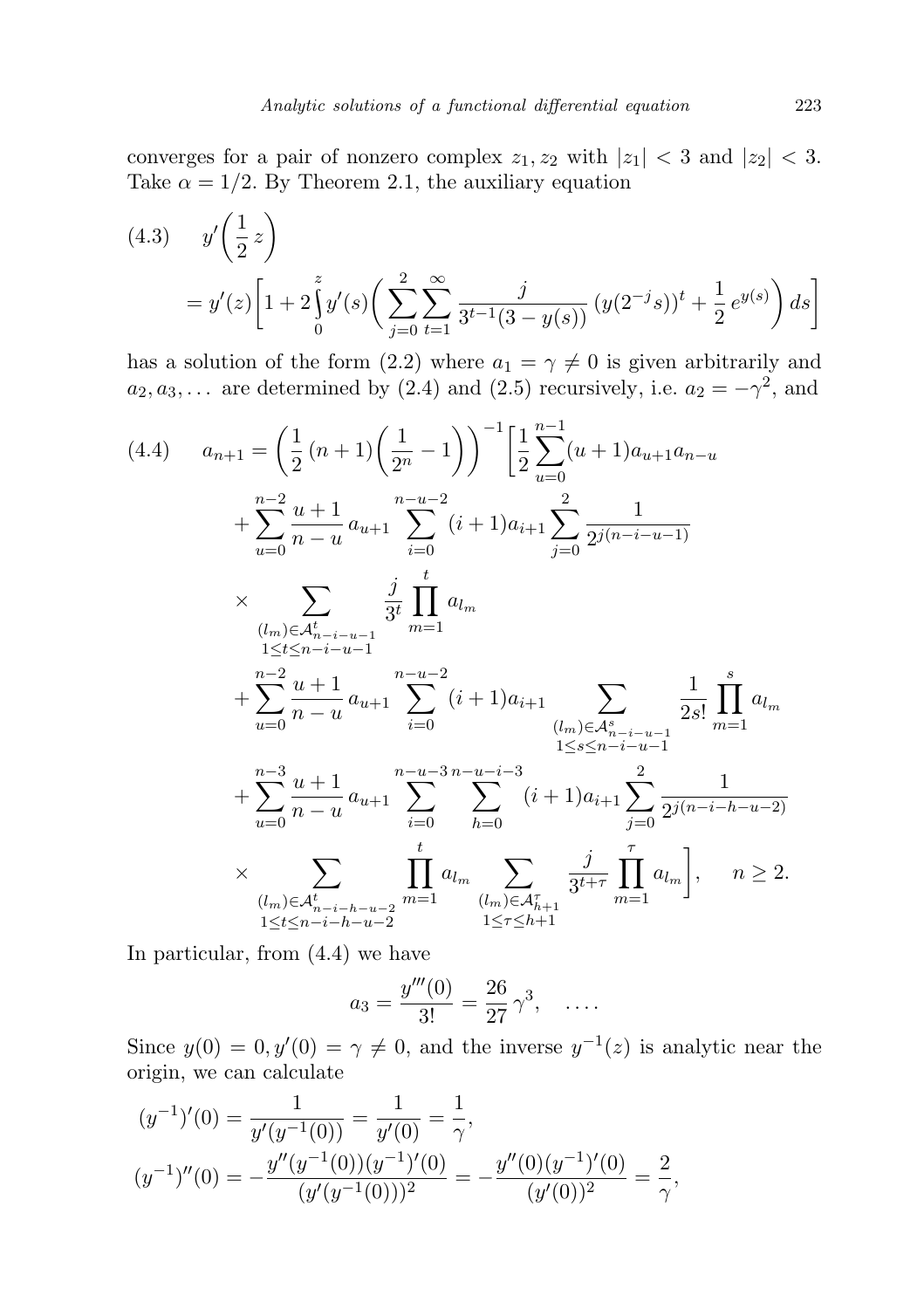224 H. Y. Zhao and J. G. Si

$$
(y^{-1})'''(0) = -\frac{[y'''(y^{-1}(0))((y^{-1})'(0))^2 + y''(y^{-1}(0))(y^{-1})''(0)](y'(y^{-1}(0)))^2}{(y'(y^{-1}(0)))^4}
$$
  
+ 
$$
\frac{y''(y^{-1}(0))((y^{-1})'(0)) \cdot 2y'(y^{-1}(0))y''(y^{-1}(0))(y^{-1})'(0)}{(y'(y^{-1}(0)))^4}
$$
  
= 
$$
-\frac{[y'''(0)\gamma^{-2} + y''(0) \cdot (\frac{2}{\gamma})](y'(0))^2 - y''(0)\gamma^{-1} \cdot 2y'(0)y''(0)\gamma^{-1}}{(y'(0)))^4}
$$
  
= 
$$
\frac{56}{9\gamma}, \quad \dots
$$

Furthermore, we get

$$
x(0) = y\left(\frac{1}{2}y^{-1}(0)\right) = y(0) = 0,
$$
  
\n
$$
x'(0) = y'\left(\frac{1}{2}y^{-1}(0)\right) \cdot \frac{1}{2}(y^{-1})'(0) = \frac{1}{2}y'(0)(y^{-1})'(0) = \frac{1}{2},
$$
  
\n
$$
x''(0) = \frac{1}{4}y''\left(\frac{1}{2}y^{-1}(0)\right)[(y^{-1})'(0)]^2 + \frac{1}{2}y'\left(\frac{1}{2}y^{-1}(0)\right)(y^{-1})''(0) = \frac{1}{2},
$$
  
\n
$$
x'''(0) = \frac{1}{8}y'''\left(\frac{1}{2}y^{-1}(0)\right)[(y^{-1})'(0)]^3 + \frac{1}{2}y''\left(\frac{1}{2}y^{-1}(0)\right)(y^{-1})'(0)(y^{-1})''(0) + \frac{1}{4}y''\left(\frac{1}{2}y^{-1}(0)\right)(y^{-1})''(0) = \frac{1}{8}y'''(0)[(y^{-1})'(0)]^3 + \frac{3}{4}y''(0)(y^{-1})'(0)(y^{-1})''(0) + \frac{1}{2}y'(0)(y^{-1})'''(0) = \frac{5}{6}, \dots
$$

Thus near 0 equation (4.2) has an analytic solution

$$
x(z) = \frac{1}{2}z + \frac{1}{4}z^2 + \frac{5}{36}z^3 + \cdots
$$

Example 4.2. Consider the equation

(4.5) 
$$
x''(z) = zx^{[k]}(z) - \alpha z^2, \quad \forall z \in \mathbb{C},
$$

where  $k > 2$  is an integer and  $\alpha$  is a primitive root of unity of order  $k - 1$ .

We can get the auxiliary equation

(4.6) 
$$
y'(\alpha z) = y'(z) \left[ 1 + \frac{1}{\alpha} \int_0^z y'(s) (y(s) y(\alpha^k s) - \alpha y^2(s)) ds \right].
$$

If we substitute  $y(z) = \sum_{n=1}^{\infty} a_n z^n$  in (4.6), where  $a_1 = \alpha$ , we obtain  $a_2 = a_3 = 0$  and

(4.7) 
$$
(\alpha^{n+1} - \alpha)(n+1)a_{n+1} = \Psi(n, \alpha), \quad n = 3, 4, \dots,
$$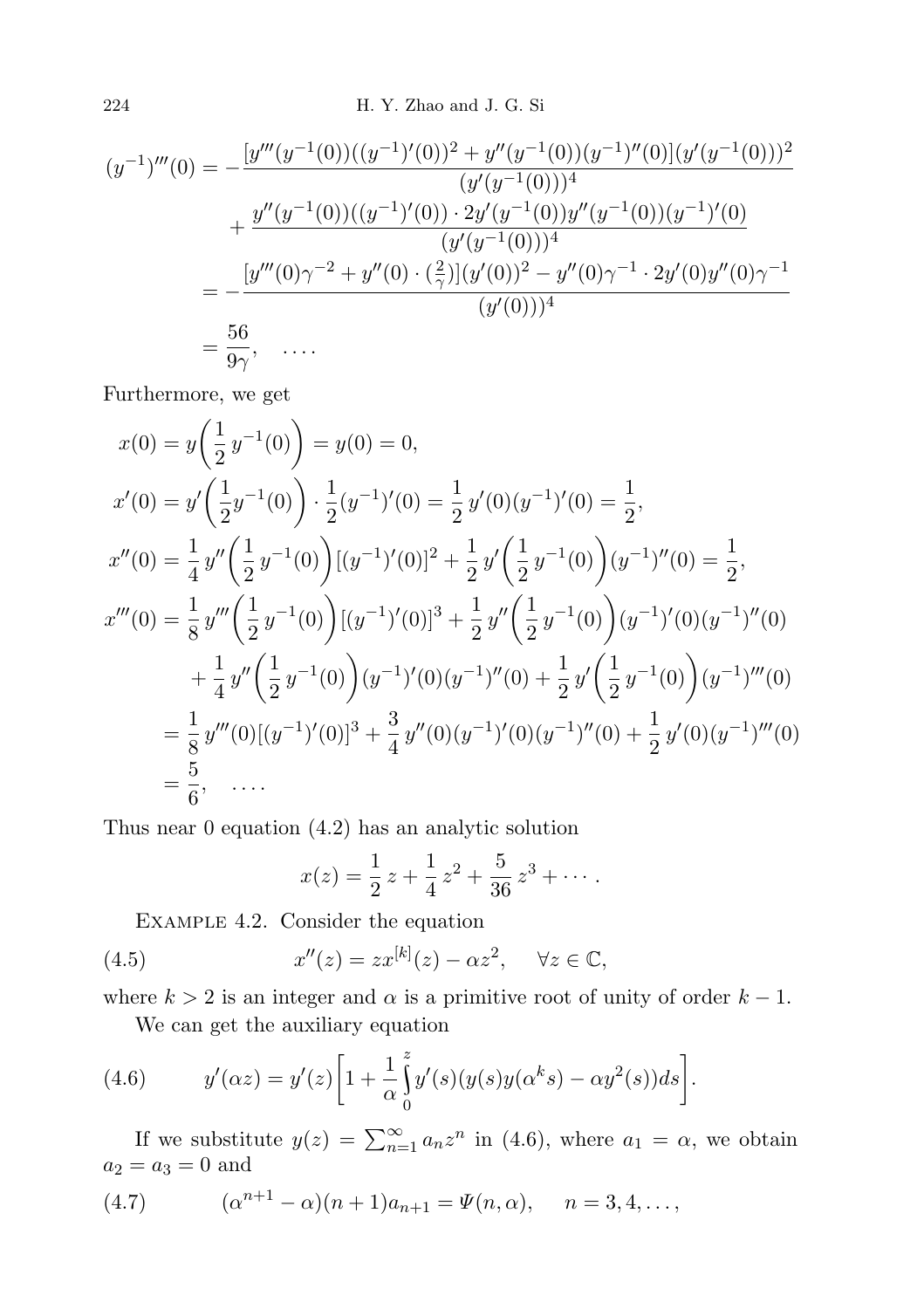where

$$
\Psi(n,\alpha) = \sum_{u=0}^{n-3} \sum_{i=0}^{n-u-3} \sum_{h=1}^{n-i-u-2} \frac{u+1}{n-u} (i+1) (\alpha^h - \alpha) a_h a_{i+1} a_{u+1} a_{n-u-i-h-1}, \quad n \ge 3.
$$

It is easy to find

$$
\Psi(n,\alpha) = 0, \quad n = 3, 4, \dots.
$$

Obviously, for all  $l = 1, 2, \ldots$ , we have  $\Psi(l(k-1), \alpha) = 0$  and  $a_2 = a_3 =$  $\cdots = 0$ . This implies that (4.6) has an analytic solution

$$
y(z) = \alpha z.
$$

Thus, (4.5) has an analytic solution

$$
x(z) = y(\alpha y^{-1}(z)) = y\left(\alpha \left(\frac{1}{\alpha} z\right)\right) = y(z) = \alpha z.
$$

Notice in the first example that if the functions  $G(z) = \sum_{n=0}^{\infty} b_n z^n$  and  $C_{t,j}(z) = \sum_{n=0}^{\infty} c_{t,j,n} z^n$  for  $t \in \mathbb{N}, j = 0,1,\ldots,k$ , are all given near 0 by convergent series with real coefficients then by Theorem 4.1 equation (1.2) has an invertible analytic real solution. Clearly by  $(2.4)$  and  $(2.5)$  we can define a real sequence  ${a_n}_{n=1}^{\infty}$  and obtain a solution  $y(z)$  of the form  $(2.2)$ with real coefficients. The restriction of the function  $y(z)$  to the reals is real-valued. Hence the function  $x(z) = y(\alpha y^{-1}(z))$  is also a real function, and Theorem 4.1 implies that it is analytic and invertible.

Acknowledgements. This work was partially supported by the National Natural Science Foundation of China (Grant No. 10871117) and NS-FSP (Grant No. Y2006A07).

## References

- [1] R. Bellman and K. Cooke, Differential-Difference Equations, Academic Press, 1963.
- [2] A. D. Brjuno, Analytic form of differential equations, Trans. Moscow Math. Soc. 25 (1971), 131–288.
- [3] L. Carleson and T. Gamelin, Complex Dynamics, Tracts in Math., Springer, 1996.
- [4] T. Carletti and S. Marmi, Linearization of analytic and non-analytic germs of diffeomorphisms of  $(\mathbb{C},0)$ , Bull. Soc. Math. France 128 (2000), 69–85.
- [5] A. M. Davie, The critical function for the semistandard map, Nonlinearity 7 (1994), 219–229.
- [6] J. Hale, Theory of Functional Differential Equations, Springer, 1977.
- [7] S. Marmi, An introduction to small divisors problems, Quaderni del Dottorato Di Ricerca, Univ. of Pisa, Istituti Editoriali Poligrafici Internazionali, 2000.
- [8] S. Marmi, P. Moussa and J.-C. Yoccoz, The Brjuno functions and their regularity properties, Comm. Math. Phys. 186 (1997), 265–293.